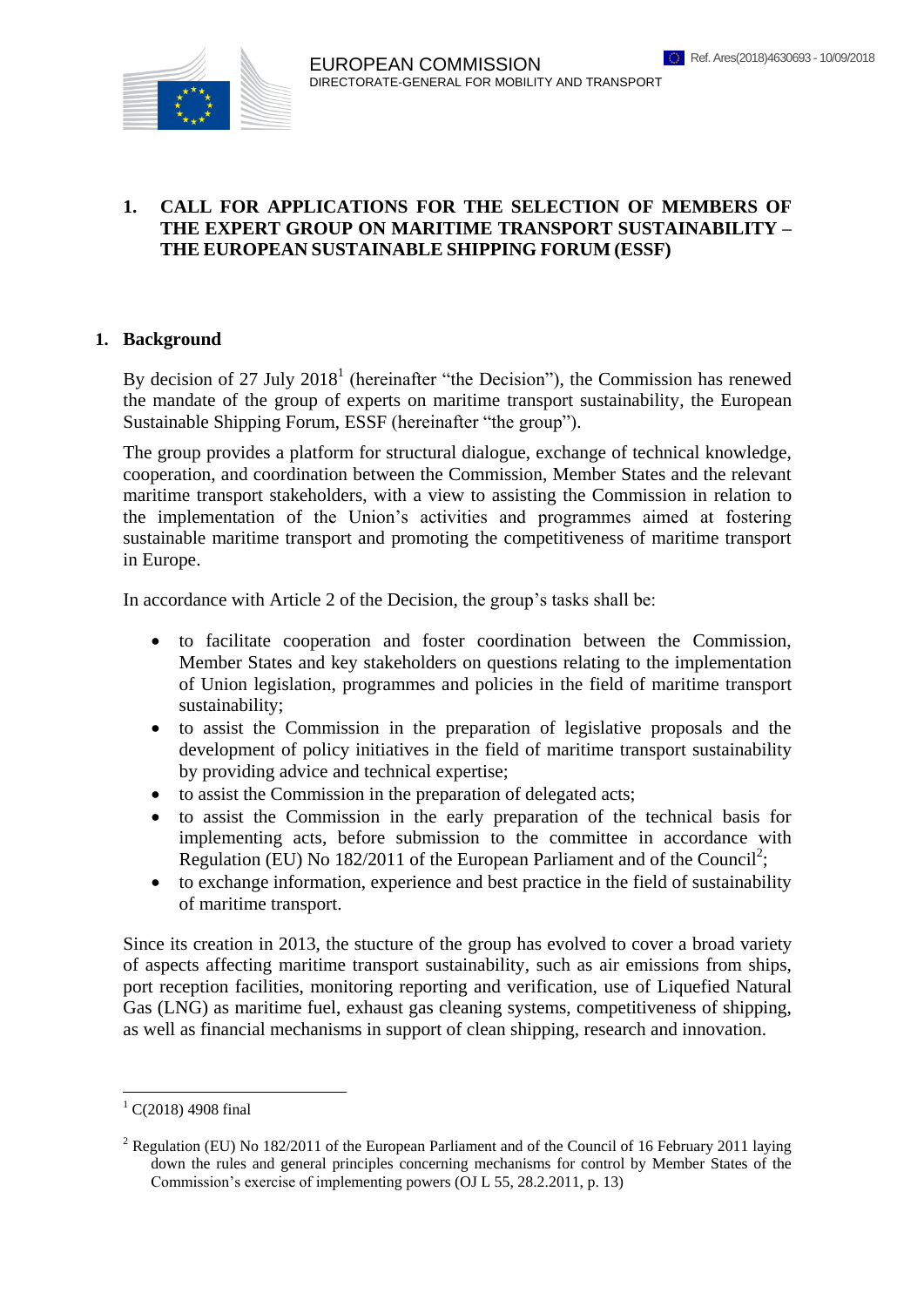As part of the renewal of the group's mandate, the Commission is revising the structure of the group. Bearing in mind the broad aspects of sustainability covered by the group, and the significant interest in participation expressed by individual experts and relevant organisations, the Commission has decided to launch a new public call for applications, in compliance with the provisions on selection procedures laid down in the Commission's horizontal rules on expert groups<sup>3</sup> ('the horizontal rules').

The Commission is therefore calling for applications with a view to selecting members of the group other than Member States' authorities and other public entities, which shall be appointed by direct invitation.

Both members of the group which has operated until 30 June 2018 and other potentially interested individuals and organisations are eligible to apply.

## **2. Features of the Group**

### **2.1. COMPOSITION**

In accordance with Article 4 of the Decision, the group shall consist of up to 70 members.

Members shall be:

- a) Individuals appointed in a personal capacity. These members shall act independently and in the public interest;
- b) Individuals appointed to represent a common interest shared by stakeholders in one of the areas listed in point c. These members shall not represent an individual stakeholder, but a policy orientation common to different stakeholder organisations;
- c) Organisations active in maritime transport, covering a wide-range of expertise, including ship owning, management and operations, short sea shipping, maritime transport use and services provision, sea ports management and administrations, terminal management and operations, shipbuilding and marine equipment, ship safety, health and environment protection, research and innovation, investment and financing, energy and fuel supply (including alternative / sustainable fuel sources) and technical standardisation.
- d) Member States' maritime transport authorities;
- e) Other public entities, such as the EFTA, other Member States' relevant authorities, Union agencies and the European Investment Bank.

Annex I provides the detailed types and indicative number of organisations referred to in point c) and individuals referred to in points a) and b) that DG MOVE intends to select.

Member States' authorities, organisations and other public entities shall nominate their representatives and shall be responsible for ensuring that their representatives provide a high level of expertise, cooperation and active participation. The Directorate-General for Mobility and Transport of the European Commission ('DG MOVE') may refuse the nomination of a representative by an organisation if it considers this nomination inappropriate in light of the requirements specified in chapter 4 of this call. In such a case, the organisation concerned shall be asked to appoint another representative.

 $\overline{a}$ 

 $3 \text{ C}(2016)$  3301, see in particular art. 10.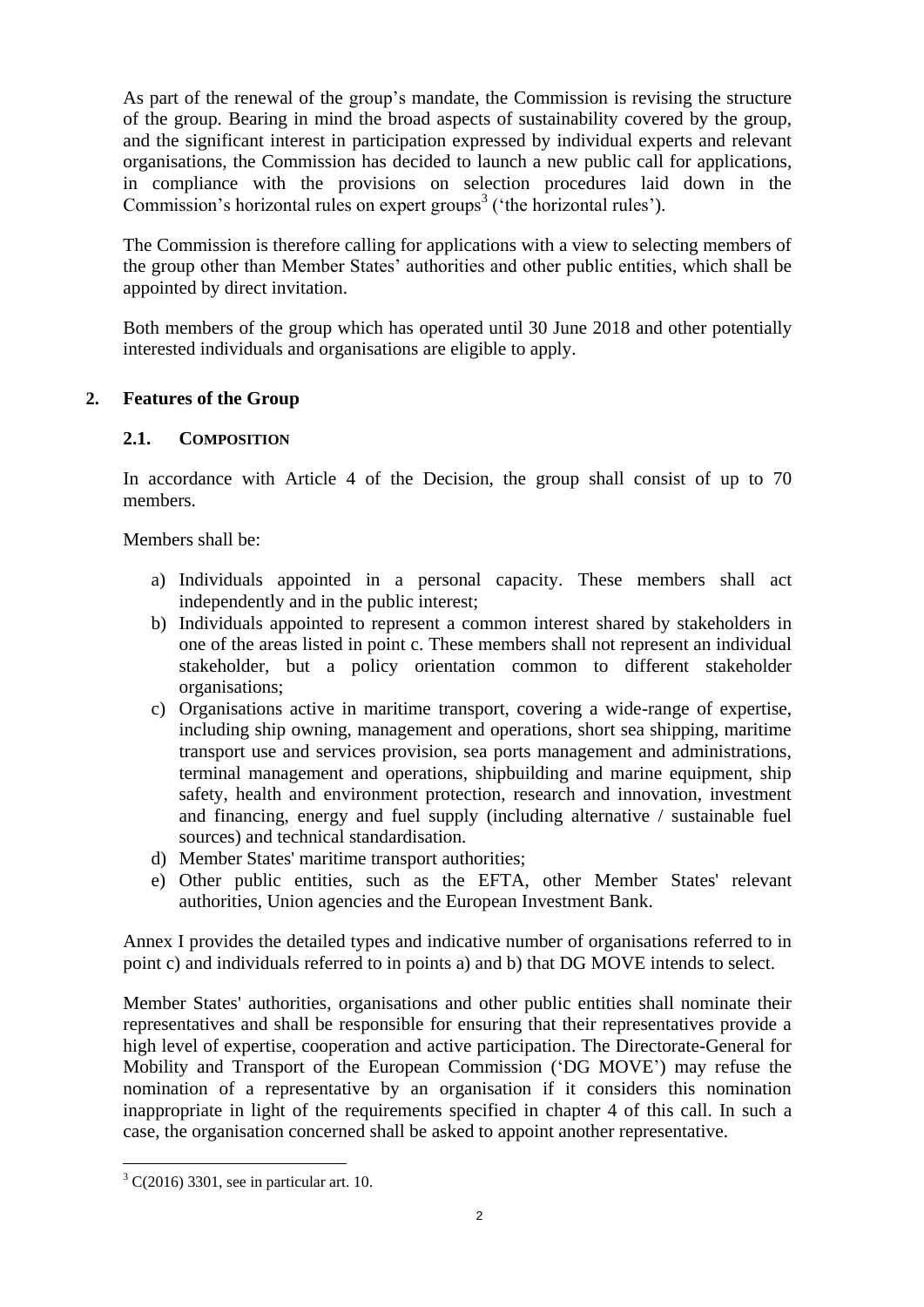## **2.2. APPOINTMENT**

Members shall be appointed by the Director General of DG MOVE from applicants complying with the requirements referred to in chapter 4 of this call.

Members shall be appointed for 5 years. They shall remain in office until the end of their term of office. Their term of office may be renewed.

Registration in the Transparency Register is required in order for organisations and individuals representing a common interest to be appointed.

Members who are no longer capable of contributing effectively to the group's deliberations, who in the opinion of DG MOVE do not comply with the conditions set out in Article 339 of the Treaty on the functioning of the European Union or who resign, shall no longer be invited to participate in any meetings of the group and may be replaced for the remainder of their term of office.

#### **2.3 RULES OF ENGAGEMENT AND OPERATION OF THE GROUP**

The group shall be chaired by a representative of DG MOVE.

The group shall act at the request of DG MOVE, in compliance with the horizontal rules.

In principle, the group shall meet twice per year on Commission's premises. DG MOVE, with the support of the European Maritime Safety Agency (EMSA), shall provide secretarial services. Secretarial services in the sub-groups shall be provided by the Commission department in charge of the sub-group with assistance of EMSA.

Members and members' representatives should be prepared to attend meetings systematically, to contribute actively to discussions in the group, to be involved in preparatory work ahead of meetings, to examine and provide comments on documents under discussion, and to act, as appropriate, as 'rapporteurs' on ad hoc basis.

As a general rule, working documents will be drafted in English and meetings will also be conducted in English.

The group shall adopt its opinions, recommendations or reports by consensus. In the event of a vote, the outcome of the vote shall be decided by simple majority of the members. The members that voted against or abstained shall have the right to have a document summarising the reasons for their position annexed to the opinions, recommendations or reports.

In agreement with DG MOVE, the group may, by simple majority of its members, decide that deliberations shall be public.

Participants in the activities of the group and sub-groups shall not be remunerated for the services they offer. Travel and subsistence expenses incurred by participants in the activities of the group, but not its sub-groups, shall be reimbursed by the Commission. Reimbursement shall be made in accordance with the provisions in force within the Commission and within the limits of the available appropriations allocated to the Commission departments under the annual procedure for the allocation of resources.

The members of the group and their representatives, as well as invited experts and observers, are subject to the obligation of professional secrecy, which by virtue of the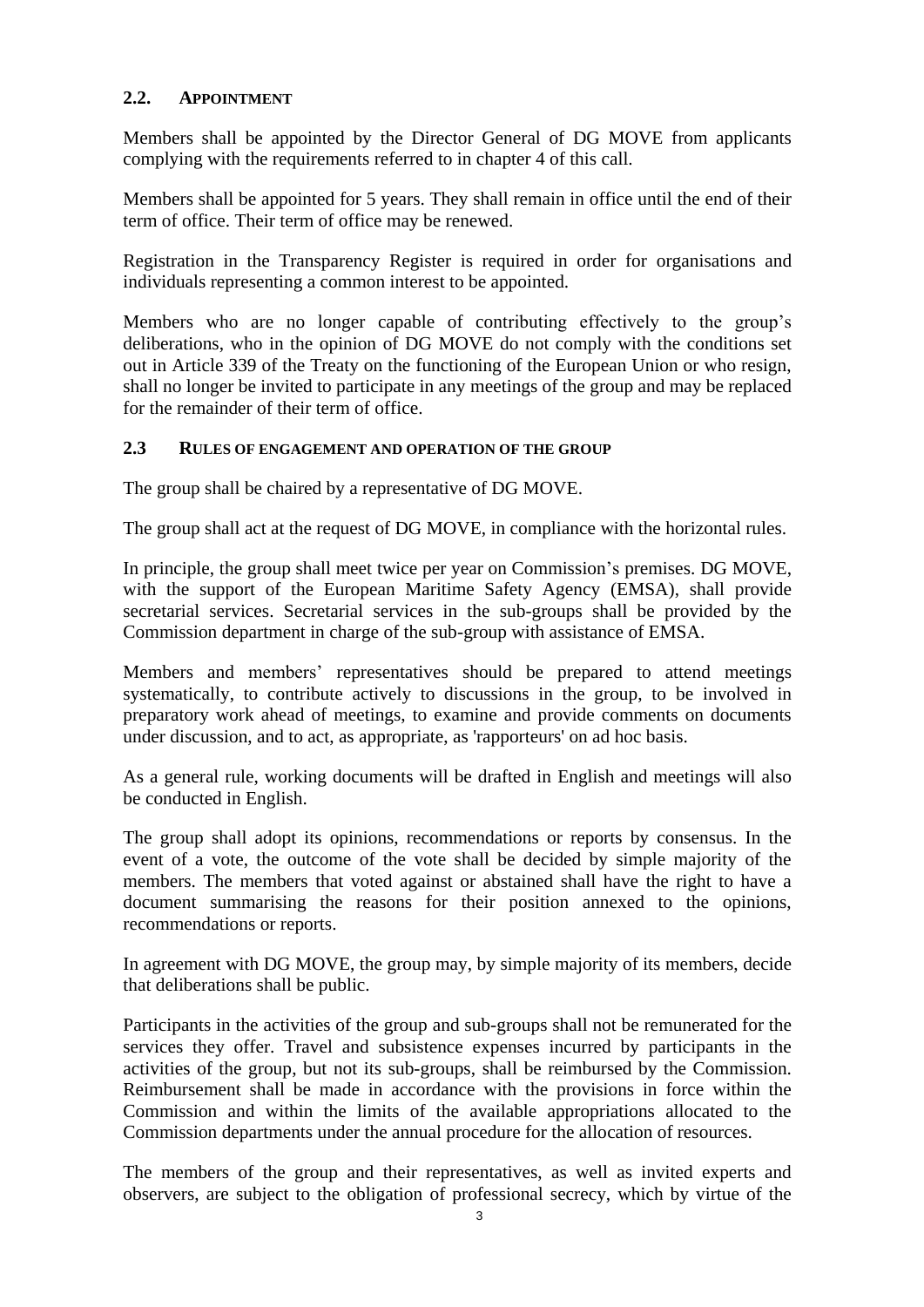Treaties and the rules implementing them applies to all members of the institutions and their staff, as well as to the Commission's rules on security regarding the protection of Union classified information, laid down in Commission Decisions (EU, Euratom)  $2015/443<sup>4</sup>$  and  $2015/444<sup>5</sup>$ . Should they fail to respect these obligations, the Commission may take all appropriate measures.

On a proposal by and in agreement with DG MOVE the group shall adopt its rules of procedure on the basis of the standard rules of procedure for expert groups.

DG MOVE or, in the case of sub-groups, the Commission department in charge of the subgroup in question, may invite experts with specific expertise with respect to a subject matter on the agenda to take part in the work of the group or sub-groups on an *ad hoc* basis.

Individuals, organisations and public entities other than Member States' authorities may be granted an observer status, in compliance with the horizontal rules, by direct invitation. Organisations and public entities appointed as observers shall nominate their representatives. Observers and their representatives may be permitted by the Chair to take part in the discussions of the group and provide expertise. However, they shall not have voting rights and shall not participate in the formulation of recommendations or advice of the group.

DG MOVE or other Commission departments, in agreement with DG MOVE, may set up sub-groups for the purpose of examining specific questions on the basis of terms of reference defined by DG MOVE, in consultation with other departments and the group, as appropriate. Sub-groups shall operate in compliance with the horizontal rules and shall report to the group. They shall be dissolved as soon as their mandate is fulfilled. Members of the group shall also be members of the sub-group(s). The members of subgroups that are not members of the group shall be selected via a public call for applications.

#### **2.4. TRANSPARENCY**

The group shall be registered in the Register of Commission expert groups and other similar entities ('the Register of expert groups').

As concerns the group composition, DG MOVE shall publish the following data on the Register of expert groups:

- the name of Member States' authorities;
- the name of individuals appointed in a personal capacity;
- the name of individuals appointed to represent a common interest; the interest represented shall be disclosed;
- the name of member organisations; the interest represented shall be disclosed;

 $\overline{4}$ <sup>4</sup> Commission Decision (EU, Euratom) 2015/443 of 13 March 2015 on Security in the Commission (OJ L 72, 17.3.2015, p. 41).

<sup>&</sup>lt;sup>5</sup> Commission Decision (EU, Euratom) 2015/444 of 13 March 2015 on the security rules for protecting EU classified information (OJ L 72, 17.3.2015, p. 53).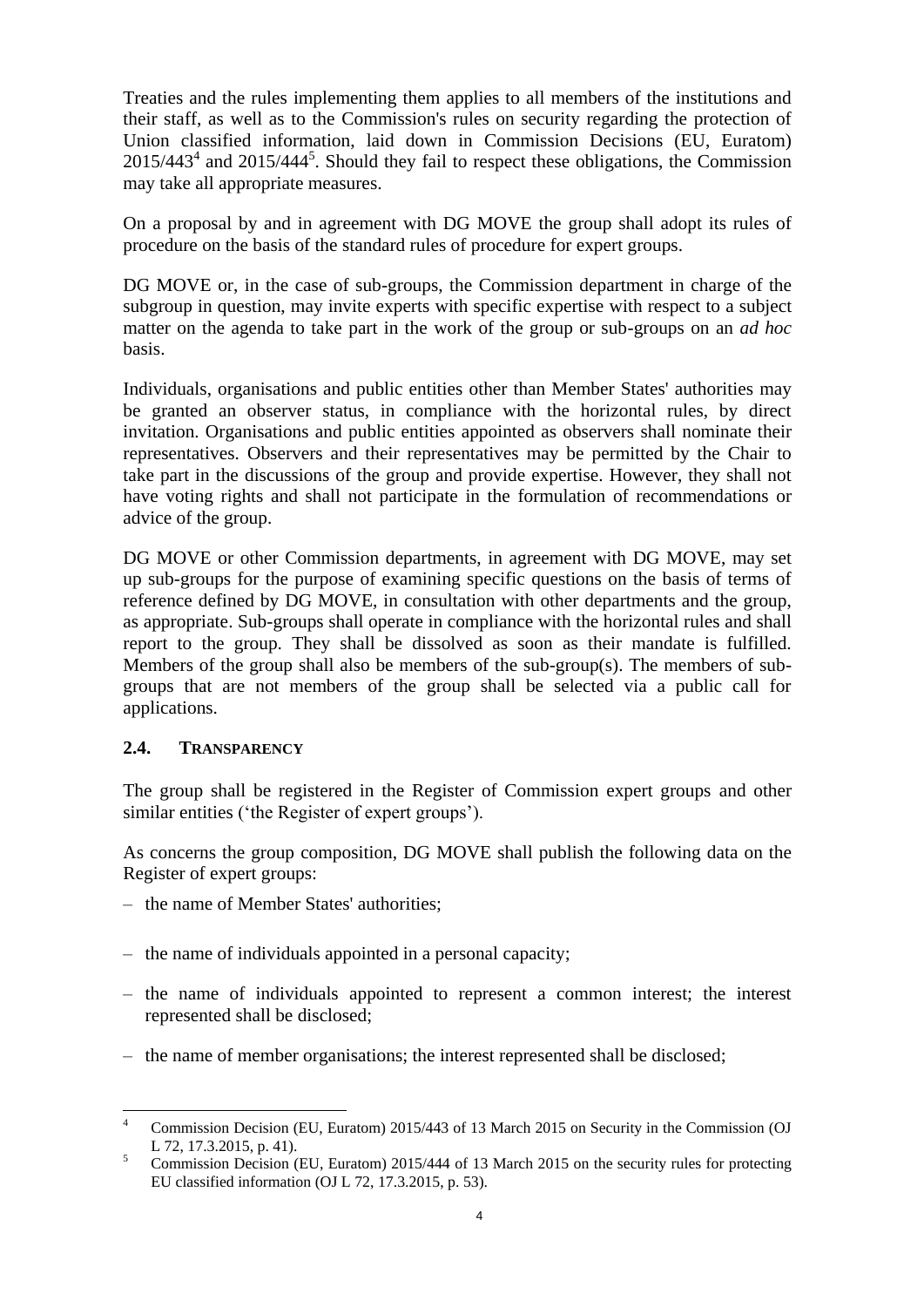- the name of other public entities including the name of third countries' authorities;
- the name of observers;

DG MOVE shall make available all relevant documents, including the agendas, the minutes and the participants' submissions, either on the Register of expert groups or *via* a link from the Register to a dedicated website, where this information can be found. Access to dedicated websites shall not be submitted to user registration or any other restriction. In particular, DG MOVE shall ensure publication of the agenda and other relevant background documents in due time ahead of the meeting, followed by timely publication of minutes. Exceptions to publication shall only be foreseen where it is deemed that disclosure of a document would undermine the protection of a public or private interest as defined in Article 4 of Regulation (EC) N° 1049/2001.

Personal data shall be collected, processed and published in accordance with Regulation (EC) No 45/2001.

### **3. Application procedure**

Interested individuals and organisations are invited to submit their application to the European Commission, DG MOVE.

Applications must be completed in one of the official languages of the European Union. However, applications in English would facilitate the evaluation procedure. If another language is used, it would be helpful to include a summary of the applications in English.

Organisations shall indicate the name of their representative(s) in the group.

An application will be deemed admissible only if it is sent by the deadline and includes the documents referred to below. All documents submitted by applicants should be duly filled in, legible, signed and numbered sequentially.

#### Supporting documents

Each application shall include the following documents:

- a cover letter explaining the applicant's motivation for answering this call and stating what contribution the applicant could make to the group;
- a declaration on the type of profile, for which the application is filled (Annex I);
- a classification form duly filled in specifying the member category for which the application is made (Annex II);
- a selection criteria form duly filled in documenting how the applicant fulfills the selection criteria listed in chapter 4 of this call (Annex III);

For individuals applying to be appointed as members of the group in a personal capacity or to represent a common interest, as well as for individuals indicated by organisations as their representatives, a *curriculum vitae* (CV) shall also be provided, preferably not exceeding three pages. All CVs shall be submitted in the European format (https://europass.cedefop.europa.eu/en/documents/curriculum-vitae/templatesinstructions).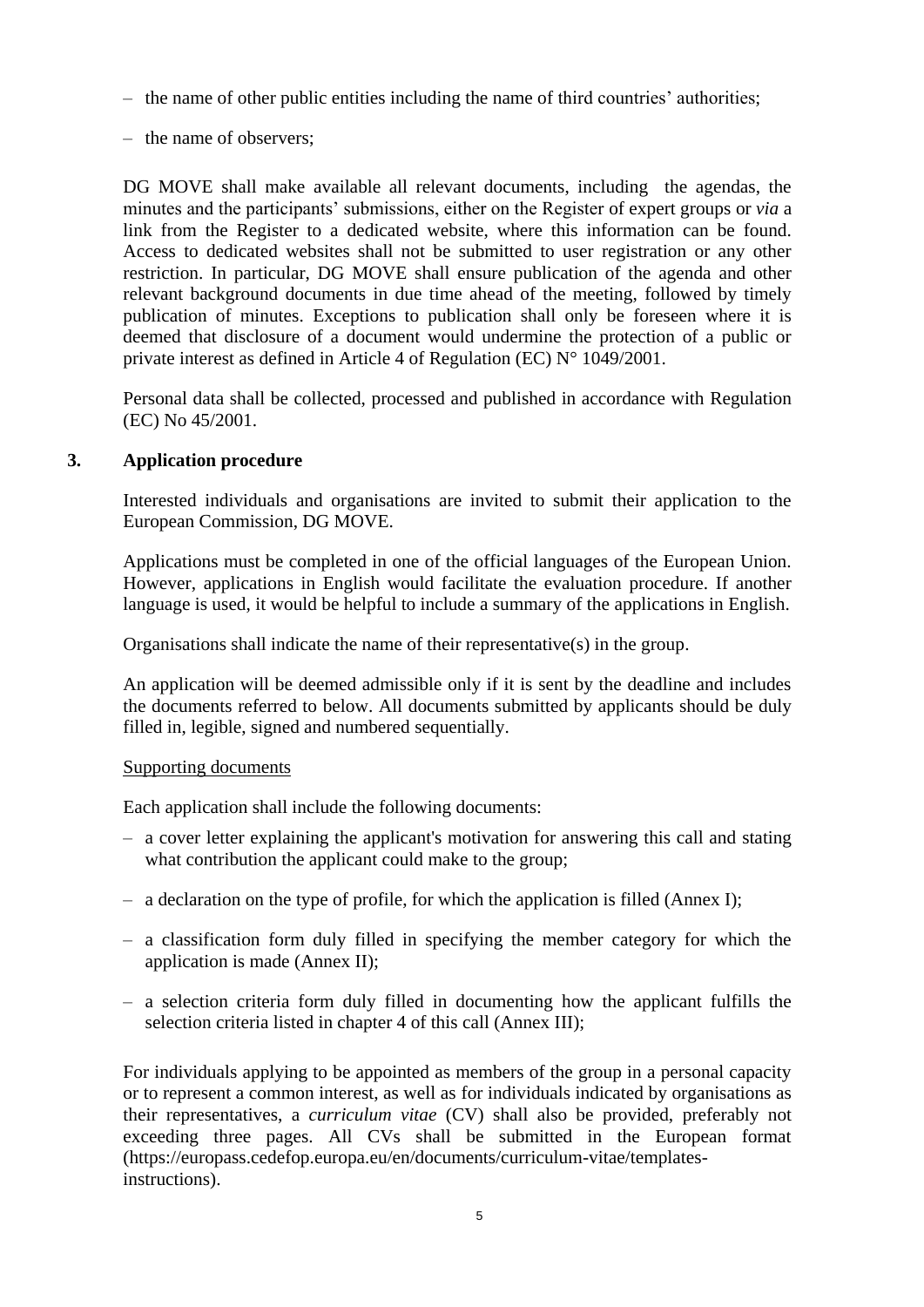Individuals applying to be appointed as members of the group in a personal capacity must disclose any circumstances that could give rise to a conflict of interest by submitting a declaration of interests ('DOI') form on the basis of the standard DOI form for expert groups attached to this call (Annex IV). Submission of a duly completed DOI form is necessary in order to be eligible to be appointed in a personal capacity. DG MOVE shall perform the conflict of interest assessment in compliance with the horizontal rules.

Additional supporting documents (e.g. publications) may be requested at a later stage.

### Deadline for application

The duly signed applications must be sent by **10 October 2018** at the latest. The date of sending will be established as follows:

- Where applications are sent by e-mail to the following e-mail address: MOVE-ESSF@ec.europa.eu, the date of the e-mail will be the date of sending.
- Where applications are sent by post to the following address: European Commission, DG MOVE, Unit D1 secretariat –Rue de Mot, 28, B-1049 Brussels, the postmark will be considered the date of sending.
- Where applications are hand-delivered to the following address: European Commission, DG MOVE, Unit D1 secretariat –Rue de Mot, 28, B-1049 Brussels, the date on the receipt given upon delivery will be considered the date of sending.

### **4. Selection criteria**

DG MOVE will take the following criteria into account when assessing applications:

- proven and relevant competence and experience, including at European and / or international level, in relation to the tasks and areas detailed in chapter 1 of the present call and to the profiles included in Annex I (all applicants);
- representativeness, market share and socio-economic and/or environmental relevance of the organisation in the maritime transport domain at EU level (organisations only);
- proven capacity to represent effectively the position shared by stakeholders (individuals applying to be appointed in order to represent a common interest only);
- competence, experience and hierarchical level of the proposed representatives (organisations only);
- absence of circumstances that could give rise to a conflict of interest (individuals applying to be appointed in a personal capacity only);
- good knowledge of the English language allowing active participation in the discussions (individual applicants and organisations' representatives).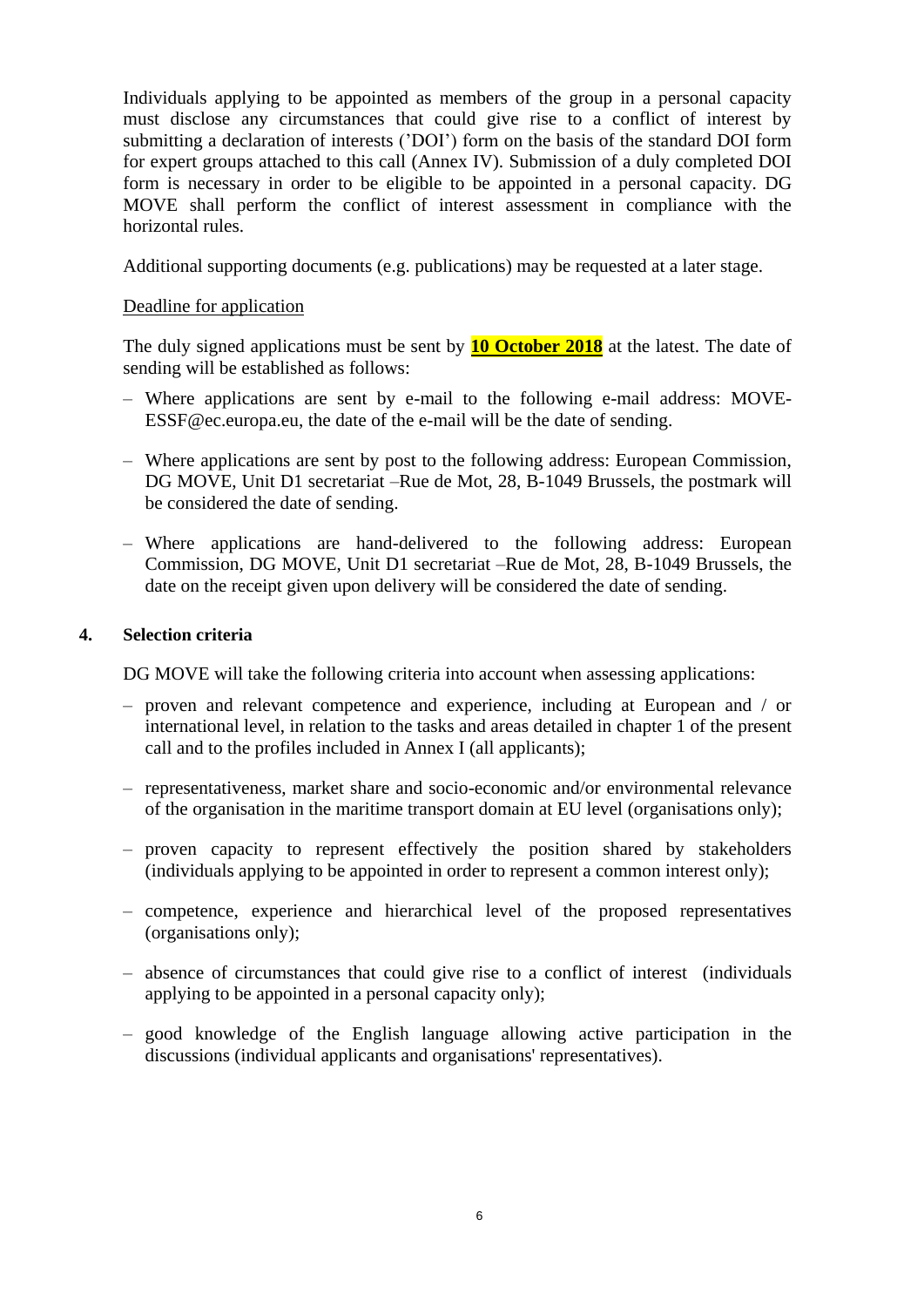### **5. Selection procedure**

The selection procedure shall consist of an assessment of the applications performed by DG MOVE, in concultation with other relevant Commission departments, against the selection criteria listed in chapter 4 of this call, followed by the establishment of a list of the most suitable applicants, and concluded by the appointment of the members of the group.

When defining the composition of the group, DG MOVE shall aim at ensuring, as far as possible, a high level of expertise, as well as a balanced representation of relevant know how and areas of interest (see Annex I), while taking into account the specific tasks of the group, the type of expertise required, as well as the relevance of the applications received.

Where individual experts are appointed, either in their personal capacity or to represent a common interest, DG MOVE shall seek a geographical balance and a gender balance.

For any further information please contact Ms ASTERIOU Helen, Telephone: (32-2 296.80.47, e-mail: [helen.asteriou@ec.europa.eu.](mailto:helen.asteriou@ec.europa.eu)

#### ANNEXES:

- Annex I Profiles of the members other than Member States' authorities and other public entities
- Annex II Classification form
- Annex III Selection criteria form
- Annex IV Standard declaration of interests
- Annex V Guidance for filling in the declaration of interests
- Annex VI Privacy statement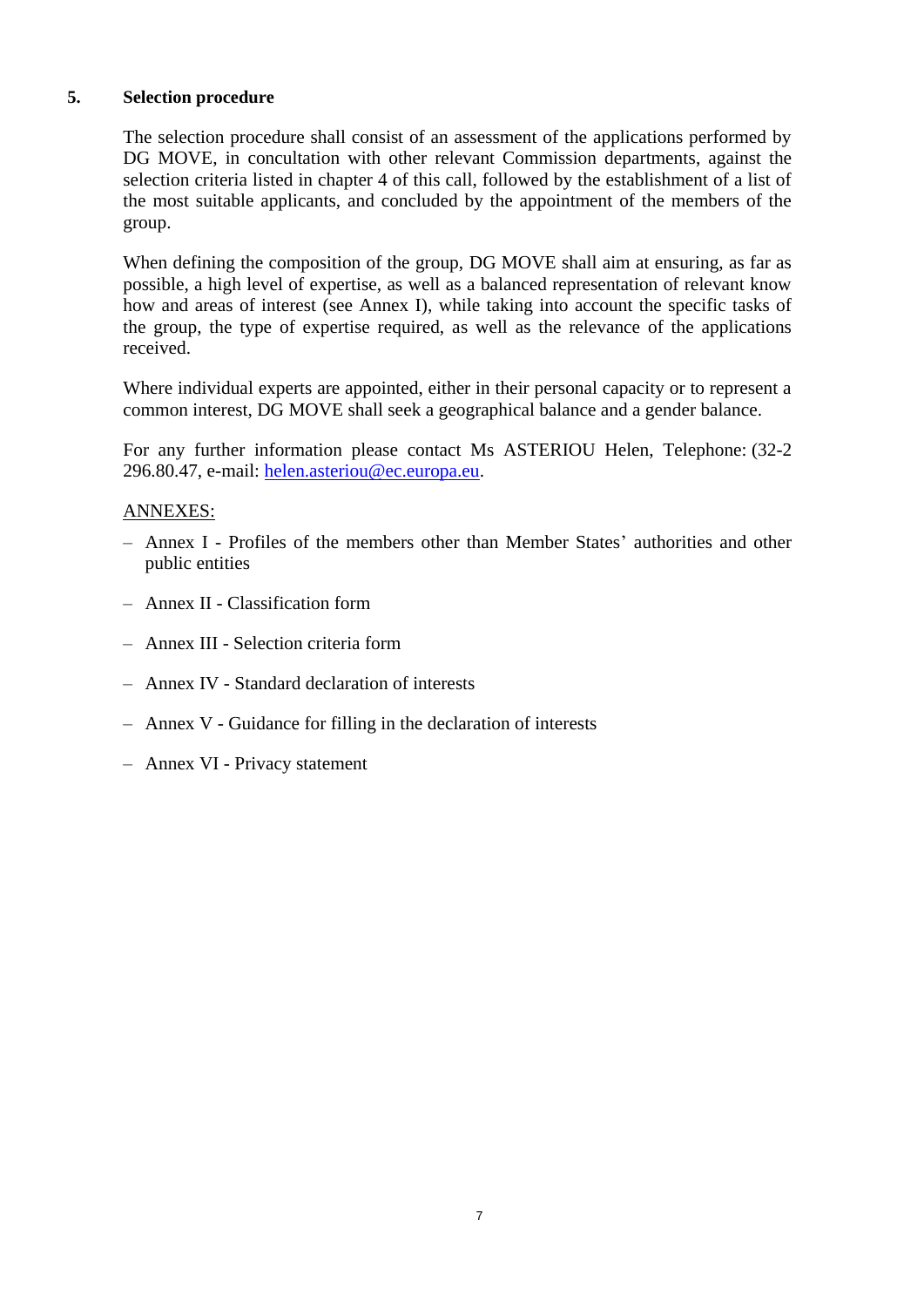# **Annex I - Profiles of the members other than Member States authorithies and other public entities**

# To be filled in by all applicants

In order to ensure a balanced representation of the different type of expertise relevant for the group's activities, the following indicative split is proposed for members other than Member States authorities and other public entities:

| <b>Profiles</b>                                                              | Indicative<br>number of<br>members | <b>Application</b> |
|------------------------------------------------------------------------------|------------------------------------|--------------------|
| Ship owning, management and operations                                       | 5 members                          | п                  |
| Short sea shipping                                                           | 5 members                          | $\mathsf{L}$       |
| Maritime transport use and services provision                                | 3 members                          | H                  |
| Sea ports management and administrations                                     | 3 members                          | П                  |
| Terminal management and operations                                           | 3 members                          | П                  |
| Shipbuilding and marine equipment                                            | 5 members                          | П                  |
| Ship safety, health and environment protection                               | 5 members                          | n                  |
| Research and innovation                                                      | 3 members                          | П                  |
| Investment and financing                                                     | 3 members                          | □                  |
| Energy and fuel supply (including alternative / sustainable<br>fuel sources) | 3 members                          |                    |
| <b>Technical standardisation</b>                                             | 3 members                          |                    |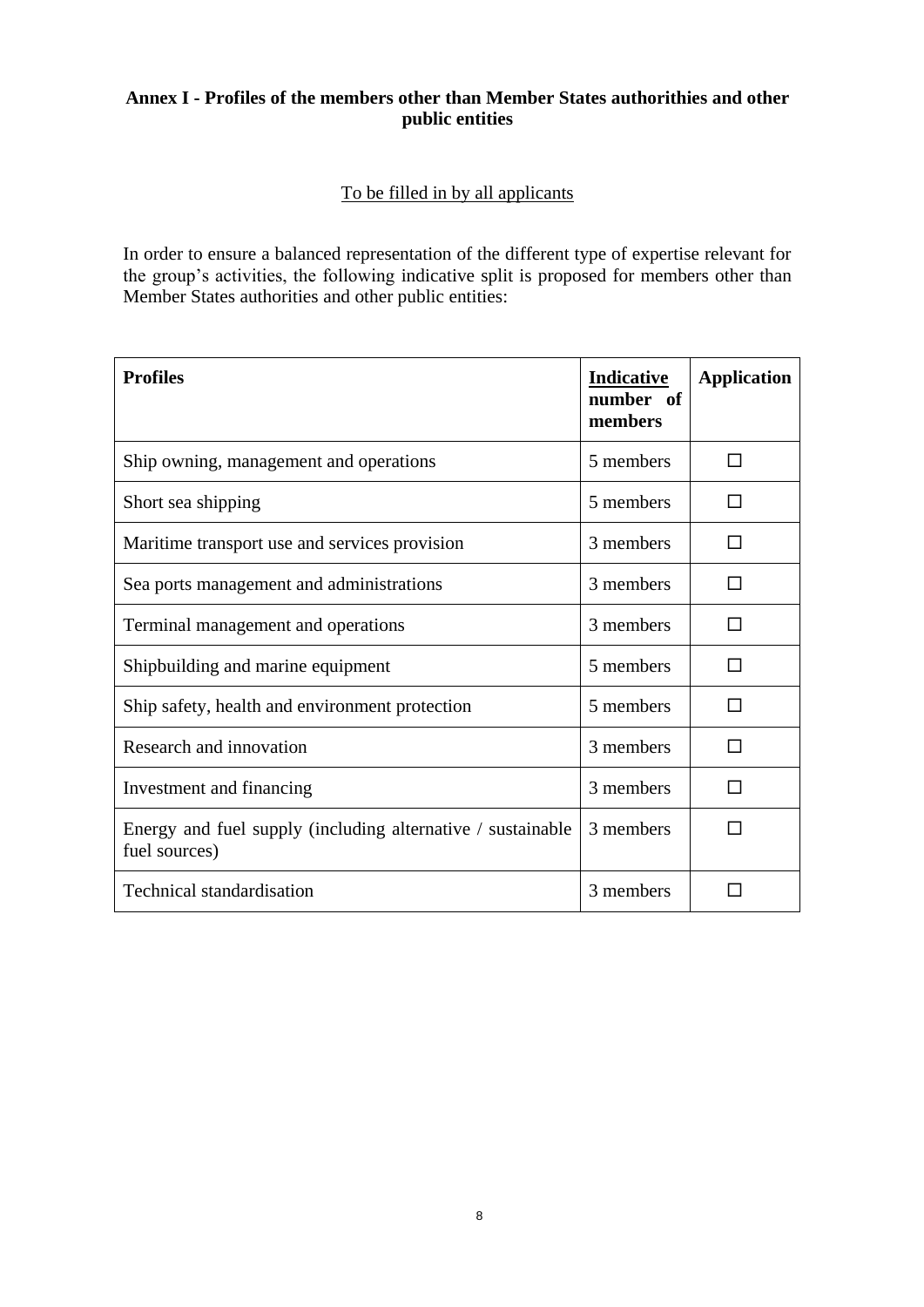# **Annex II - Classification form<sup>6</sup>**

### To be filled in by all applicants

This application is made as: (*please select only one option*)

 **An individual applying to be appointed in a personal capacity (Type A member);** if appointed I shall act independently and in the public interest.

or

 **An individual applying to be appointed to represent a common interest** shared by stakeholders in a particular policy area **(Type B member)**; if appointed I shall not represent an individual stakeholder.

Transparency Register identification number: [...]<sup>7</sup>

or

**An organisation (Type C member)**.

Transparency Register identification number: […]

\*\*\*

To be filled in by organisations applying to be appointed as Type C members

This application is made as the following **type of organisation**: (*please select only one option, taking into account the definitions indicated below*).

- $\Box$  a) Academia, research Institutes and Think Tanks
- $\Box$  b) Banks/Financial institutions
- $\Box$  c) Companies/groups
- $\Box$  d) Law firms
- $\Box$  e) NGOs
- $\Box$  f) Professionals' associations
- $\Box$  g) Professional consultancies
- $\Box$  h) Trade and business associations
- $\Box$  i) Trade unions

 $\overline{a}$ 

 $\Box$  j) Other (please specify):

<sup>6</sup> This form must be filled in, signed and returned with the application.

<sup>7</sup> If the individuals in question act as self-employed consultants, they should provide their own identification number. If the individuals in question do not act as self-employed consultants, they should provide the identification number of the organisation(s) of which they are employees, see Article 24 of the horizontal rules.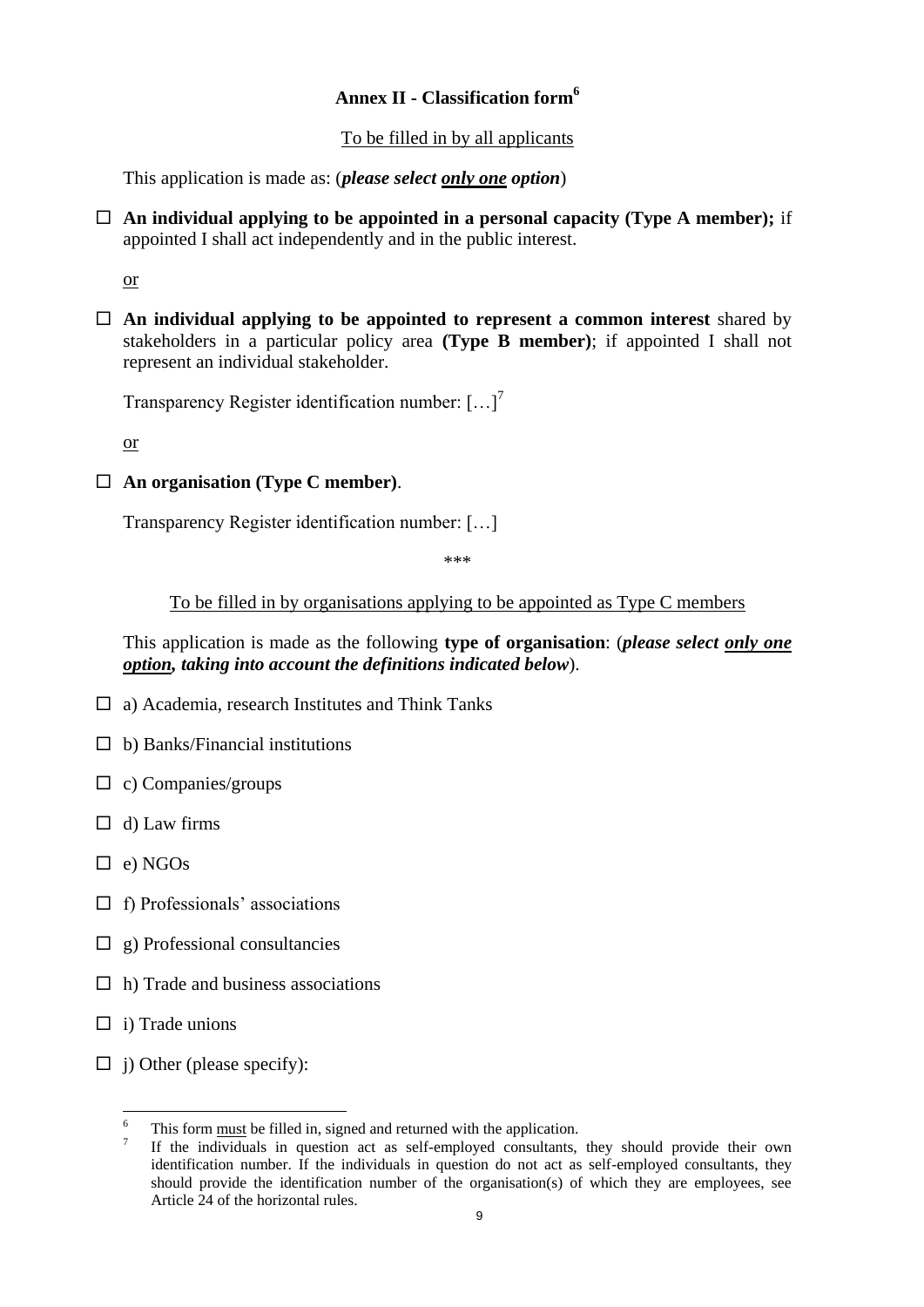#### Definitions for organisation types

#### **Academia, Research Institutes and Think Tanks**

Universities, schools, research centers, think tanks and other similar bodies performing academic and/or educational activities.

#### **Banks/Financial institutions**

Banks and other similar bodies providing financial services, including financial intermediation. All sorts of banks should be classified within this category, including national central banks.

#### **Companies/groups**

Individual companies or groups of companies operating in the business sector, whether they are national companies or multinational ones.

#### **Law firms**

Business entities formed by one or more lawyers to engage in the practice of law. The primary service rendered by a law firm is to advise clients (individuals or corporations) about their legal rights and responsibilities, and to represent clients in civil or criminal cases, business transactions, and other matters in which legal advice and other assistance are sought.

#### **NGOs**

Non-profit organisations which are independent from public authorities and commercial organisations. Some NGOs are organised around specific issues, such as environment, consumer affairs, health and human rights.

#### **Professionals' associations**

Non-profit organisations seeking to further the interests of individuals engaged in a particular profession, such as physicians, nurses, architects, engineers and lawyers. Professionals' associations are different from business associations, as they promote and defend the interests of individuals carrying on a specific profession, not the interests of companies operating in the business sector.

#### **Professional consultancies**

Firms carrying on, on behalf of clients, activities involving advocacy, lobbying, promotion, public affairs and relations with public authorities.

#### **Trade and business associations**

Private bodies representing the interests of its members operating in the business sector.

#### **Trade unions**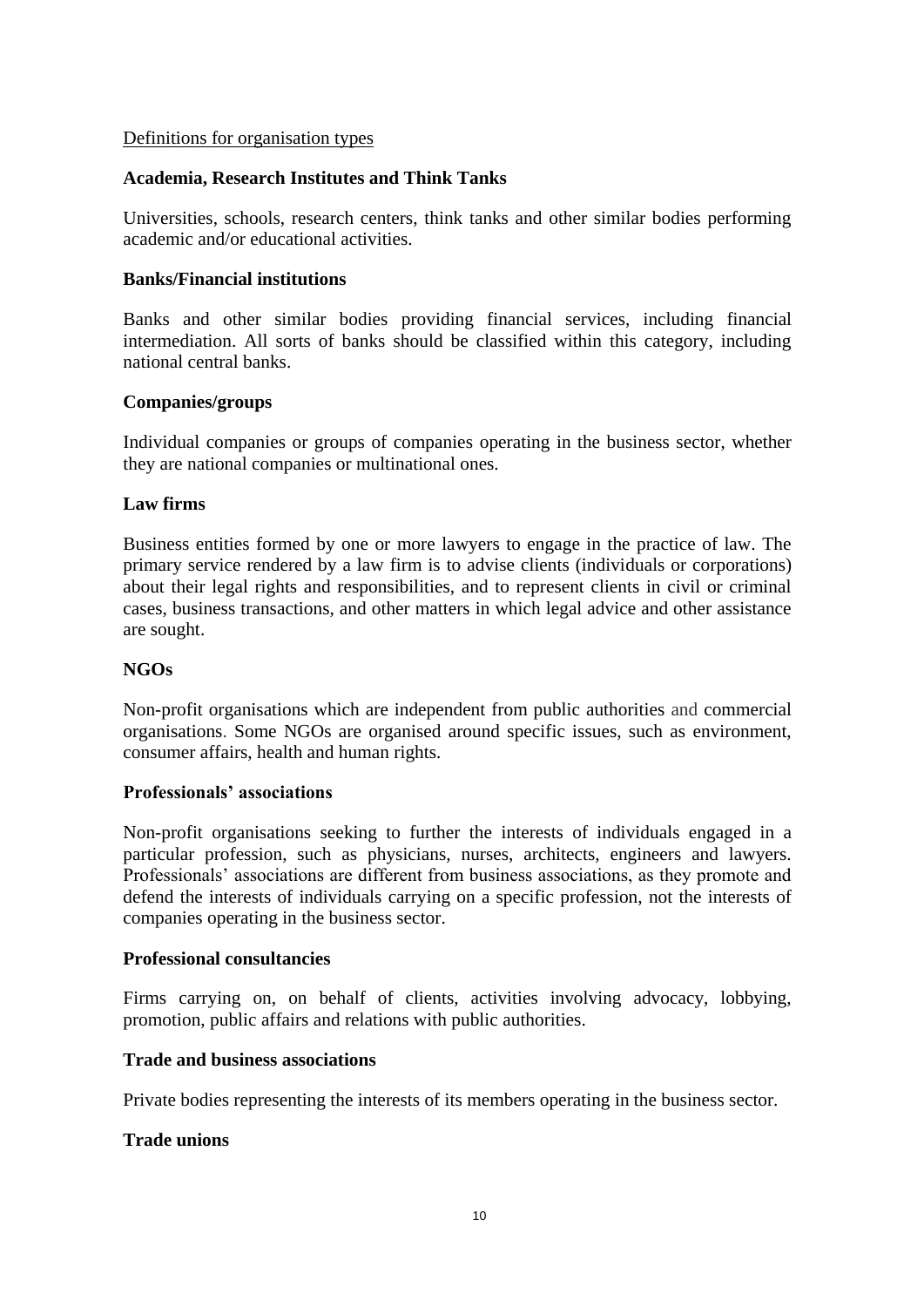Organisations of workers. The most common activities performed by trade unions include the negotiation of [wages,](https://en.wikipedia.org/wiki/Wage) work rules, rules governing hiring, firing and promotion of workers.

#### **Other organisations**

Organisations which are not possible to classify in any other category.

\*\*\*

To be filled in by individuals applying to be appointed as Type B members and organisations applying to be appointed as Type C members

The applicant shall represent the following **interest**: (*please select one or more options, taking into account the definitions indicated below*):

- □ a) Academia/Research
- $\Box$  b) Civil society
- $\Box$  c) Employees/Workers
- $\Box$  d) Finance
- $\Box$  e) Industry
- $\Box$  f) Professionals
- $\Box$  g) SMEs
- $\Box$  h) Other (please specify):

Definitions for interests represented

#### **Academia/Research**

Universities, schools, research centers, think tanks and other similar bodies performing academic and/or educational activities.

#### **Civil society**

Civil society can be defined as the aggregate of non-governmental organisations and institutions that manifest interests and will of citizens or as individuals and organisations in a society which are independent of the government.

#### **Employees/workers**

Individuals working part-time or full-time under a contract of employment whether oral or written, express or implied, and having recognized rights and duties.

#### **Finance**

The management of revenues or the conduct or transaction of money matters, as in the fields of banking, insurance and investment.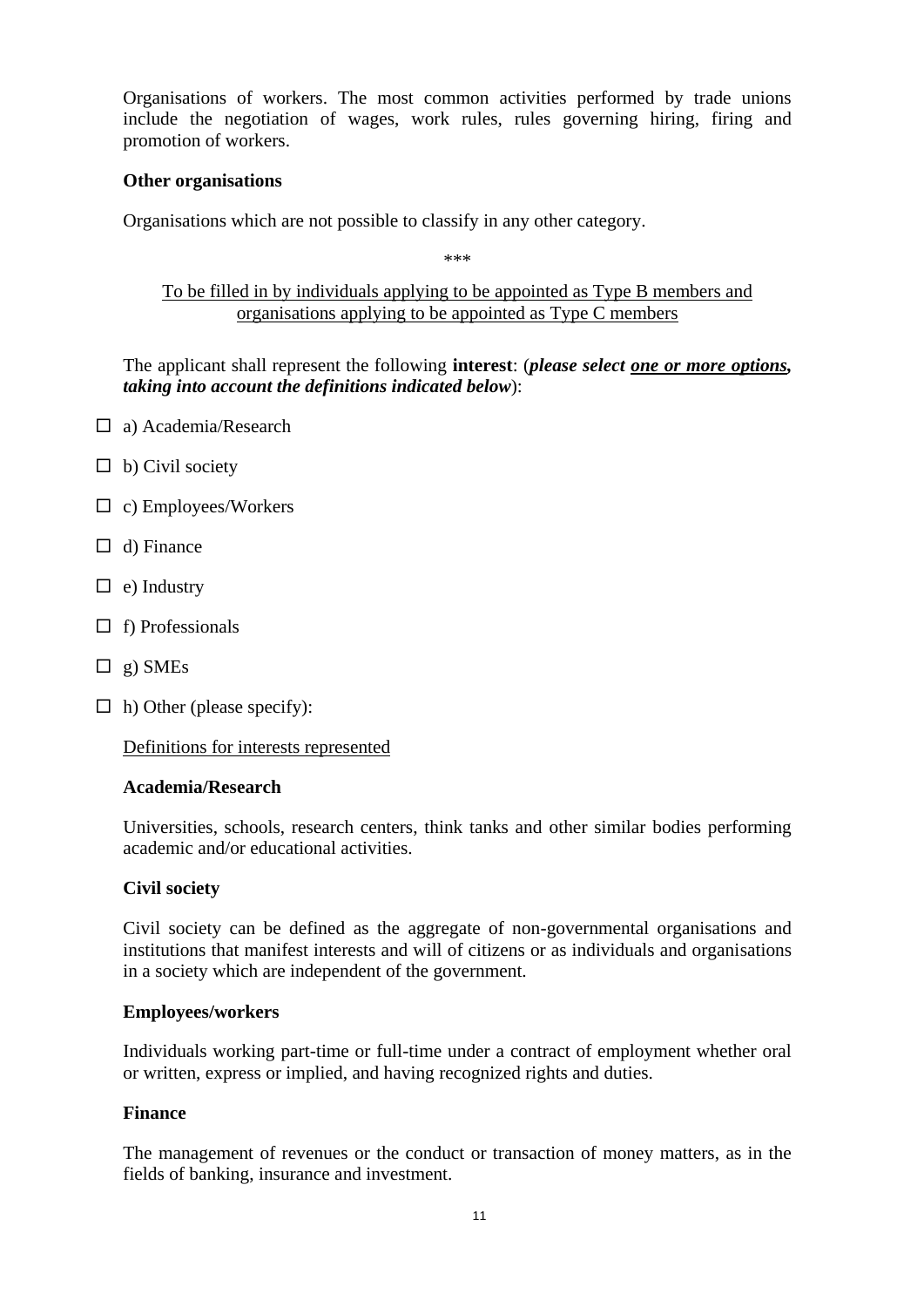## **Industry**

Companies and groups of companies whose number of employees and turnover or balance sheet total are higher than the ones of SMEs (see below).

### **Professionals**

Individuals operating in a particular profession, such as physicians, nurses, architects, engineers and lawyers.

### **SMEs**

"SME" stands for small and medium-sized enterprises – as defined in EU law: [EU](http://eur-lex.europa.eu/LexUriServ/LexUriServ.do?uri=OJ:L:2003:124:0036:0041:EN:PDF)  recommendation  $2003/361$   $\blacksquare$ .

The main factors determining whether a company is an SME are:

#### 1. **number of employees** and

#### 2. either **turnover or balance sheet total**.

Company category Employees Turnover or Balance sheet total

| Medium-sized | < 250 | $\leq$ € 50 m $\leq$ € 43 m               |  |
|--------------|-------|-------------------------------------------|--|
| Small        | < 50  | $\leq \epsilon$ 10 m $\leq \epsilon$ 10 m |  |
| Micro        | < 10  | $\leq \epsilon 2$ m $\leq \epsilon 2$ m   |  |

These ceilings apply to the figures for individual firms only. A firm which is part of larger grouping may need to include employee/turnover/balance sheet data from that grouping too.

### **Other interest**

Interest which is not possible to classify in any other category.

\*\*\*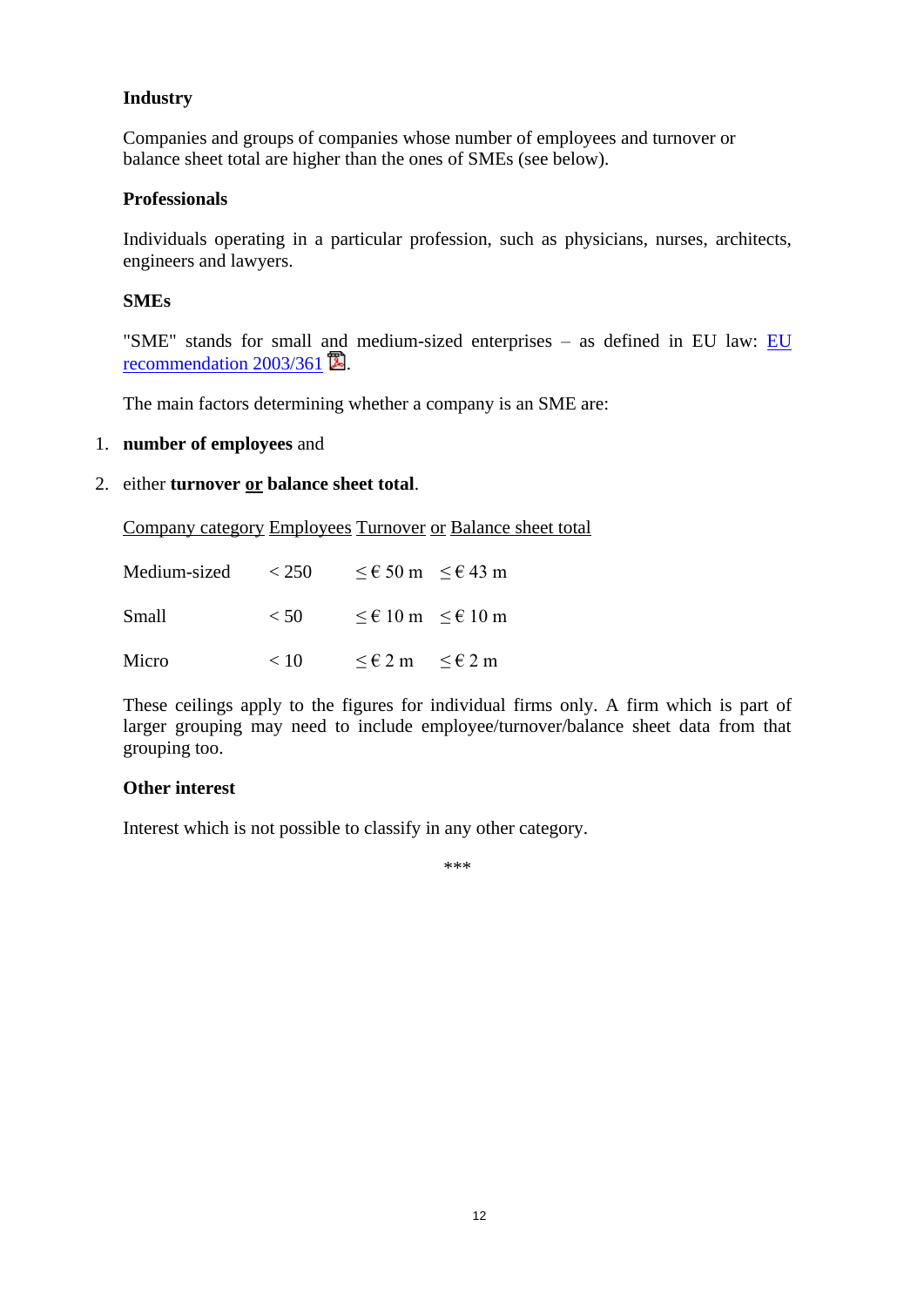### To be filled in by individuals applying to be appointed as Type B members and organisations applying to be appointed as Type C members

Please select one **or more policy areas** in which you/your organisation<sup>8</sup> operate(s):

- $\Box$  Agriculture
- □ Archaeology
- $\Box$  Architecture
- $\Box$  Audiovisual and media
- $\Box$  Audit
- $\Box$  Banking
- $\square$  Biodiversity
- $\Box$  Civil protection
- $\Box$  Civil service
- $\Box$  Climate
- $\square$  Competition
- $\Box$  Conservation
- $\Box$  Consumer affairs
- $\Box$  Culture
- $\Box$  Cultural Heritage
- $\Box$  Cultural Landscape
- $\square$  Customs
- Development
- Disaster Risk Reduction
- $\square$  Economy
- $\Box$  Education
- $\Box$  Employment and social affairs
- $\Box$  Energy
- $\Box$  Engineering (chemical)
- $\Box$  Engineering (civil)
- $\square$  Engineering (infrastructure)
- $\Box$  Engineering (IT)
- $\Box$  Engineering (maritime)
- $\Box$  Engineering (space policy)
- $\Box$  Engineering (space research)
- $\square$  Enlargement
- □ Environment
- $\Box$  Equal opportunities
- $\square$  External relations
- $\Box$  External trade
- $\square$  Finance
- $\Box$  Fisheries and aquaculture
- $\Box$  Food safety
- $\Box$  Forestry
- $\Box$  Fundamental rights
- $\Box$  Humanitarian aid
- $\Box$  Industry
- $\Box$  Information society
- $\Box$  Innovation
- $\Box$  Insurance

 $\overline{8}$ To be inserted as required.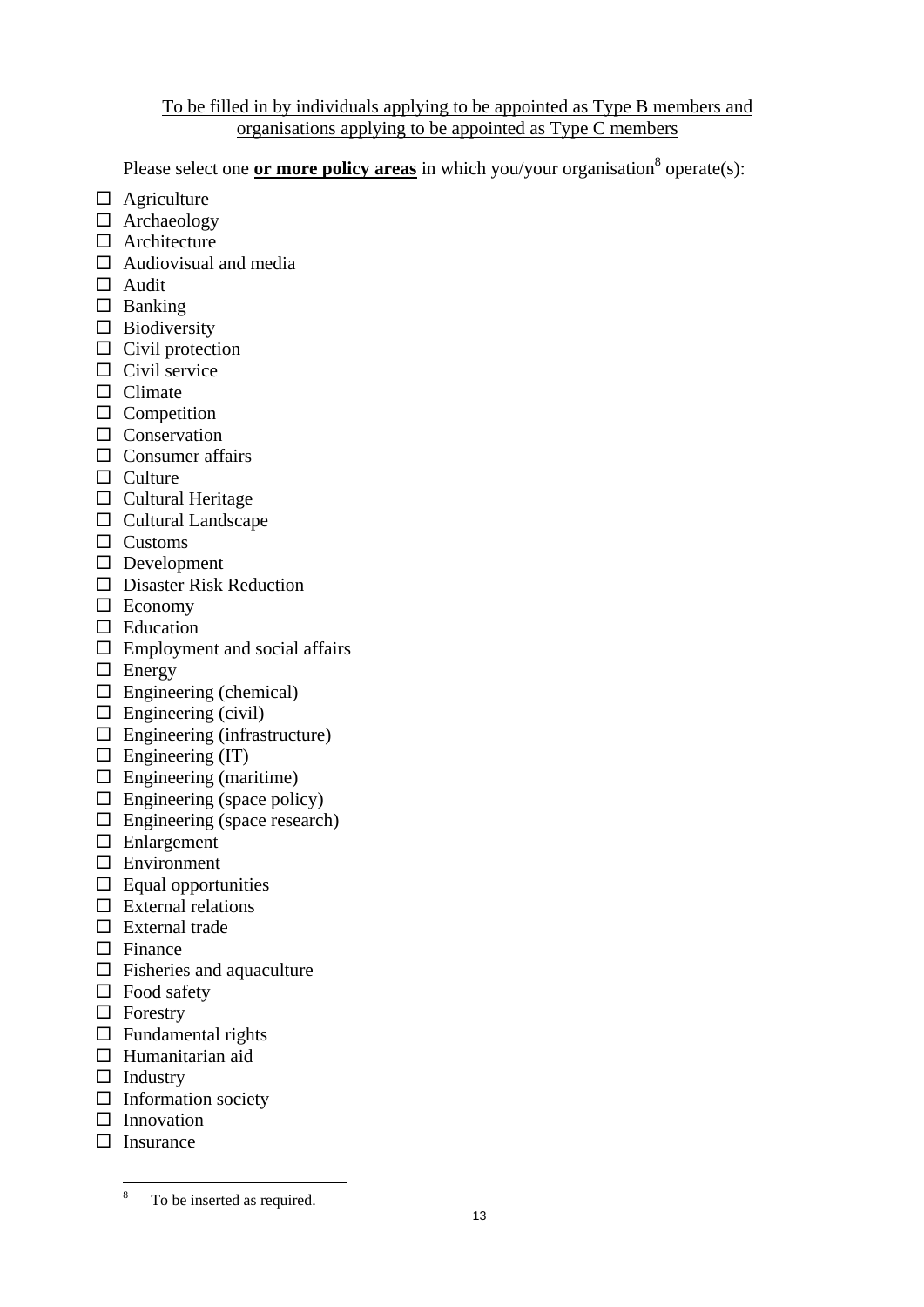- $\Box$  Labour
- $\square$  Land management
- $\Box$  Law (civil)
- $\Box$  Law (corporate)
- $\square$  Law (criminal)
- $\Box$  Law (taxation)
- $\Box$  Linguistics and Terminology
- $\square$  Livestock
- $\Box$  Medical profession
- $\Box$  Migration
- $\Box$  Natural resources
- $\Box$  Plant production
- $\Box$  Public affairs
- $\Box$  Public health
- $\Box$  Public relations
- $\Box$  Raw materials
- Research
- $\Box$  Science
- $\square$  Science diplomacy
- $\Box$  Security
- $\square$  Smart specialisation
- $\Box$  Social service
- $\Box$  Space and Satellites (policy)
- $\Box$  Space and Satellites (research)
- $\Box$  Sport
- $\Box$  Statistics
- $\square$  Sustainable Development
- $\square$  Systemic eco-innovation
- $\Box$  Tax
- $\Box$  Trade
- $\Box$  Training
- $\square$  Transport
- $\Box$  Urban development
- □ Water
- $\Box$  Youth
- $\Box$  Other

For individuals applying to be appointed as Type A members

| Title: |
|--------|
|--------|

Surname: ………………….

First name: ………………….

Date: ………………….

Signature …………………..

For individuals applying to be appointed as Type B members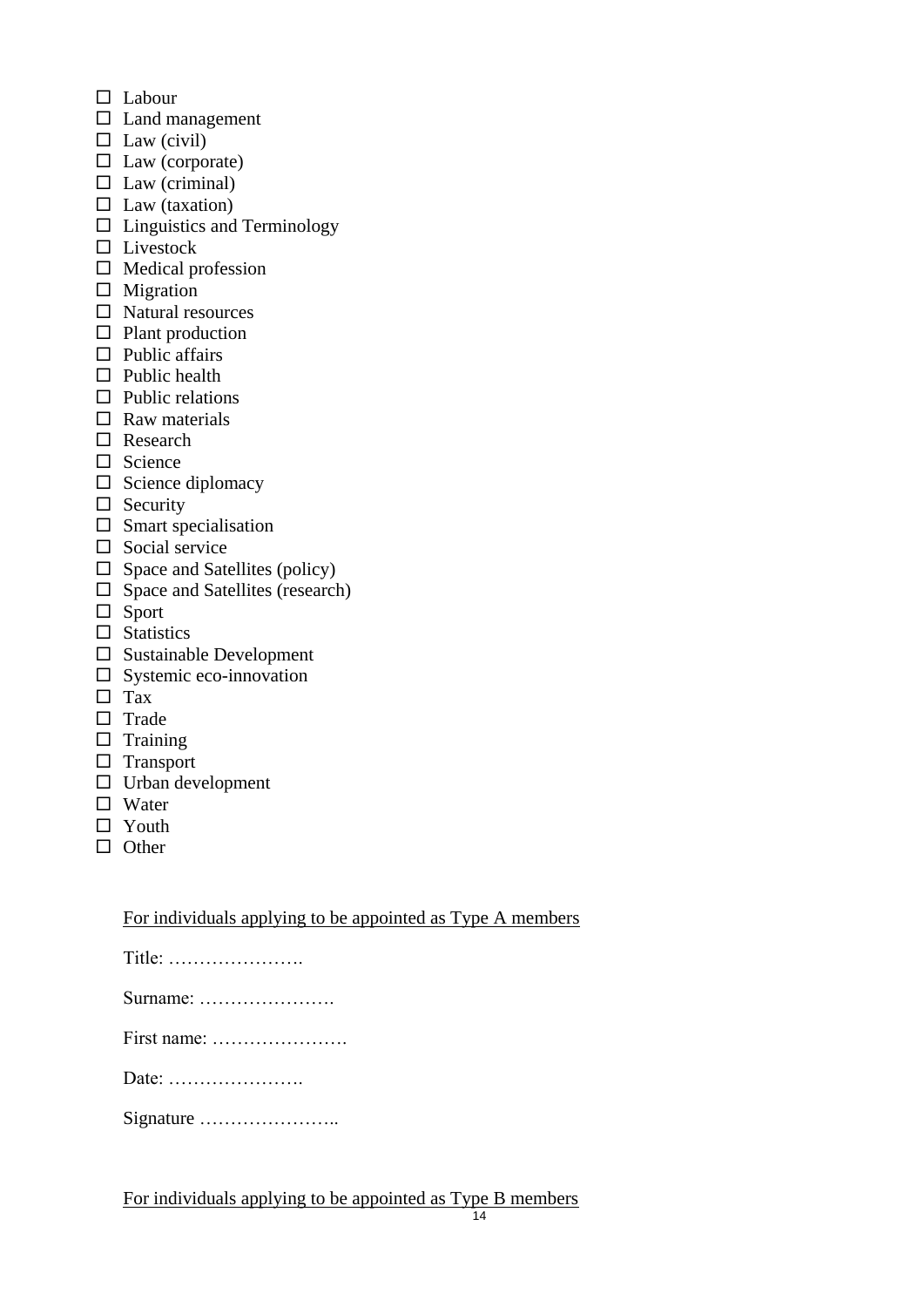| Title: $\dots\dots\dots\dots\dots\dots\dots$ |
|----------------------------------------------|
|                                              |
|                                              |
|                                              |
| Signature                                    |

For organisations applying to be appointed as Type C members Name of the organisation<sup>11</sup>: …………………. Surname of the representative proposed: …………………. First name of the representative proposed: …………………. Surname of the person applying on behalf of the organisation: .................... First name of the person applying on behalf of the organisation: …………………. Date: …………………. Signature …………………..

<sup>-&</sup>lt;br>9 It is mandatory to use exactly the same name used when registering in the Transparency Register.

 $\frac{10}{11}$  Idem.

Idem.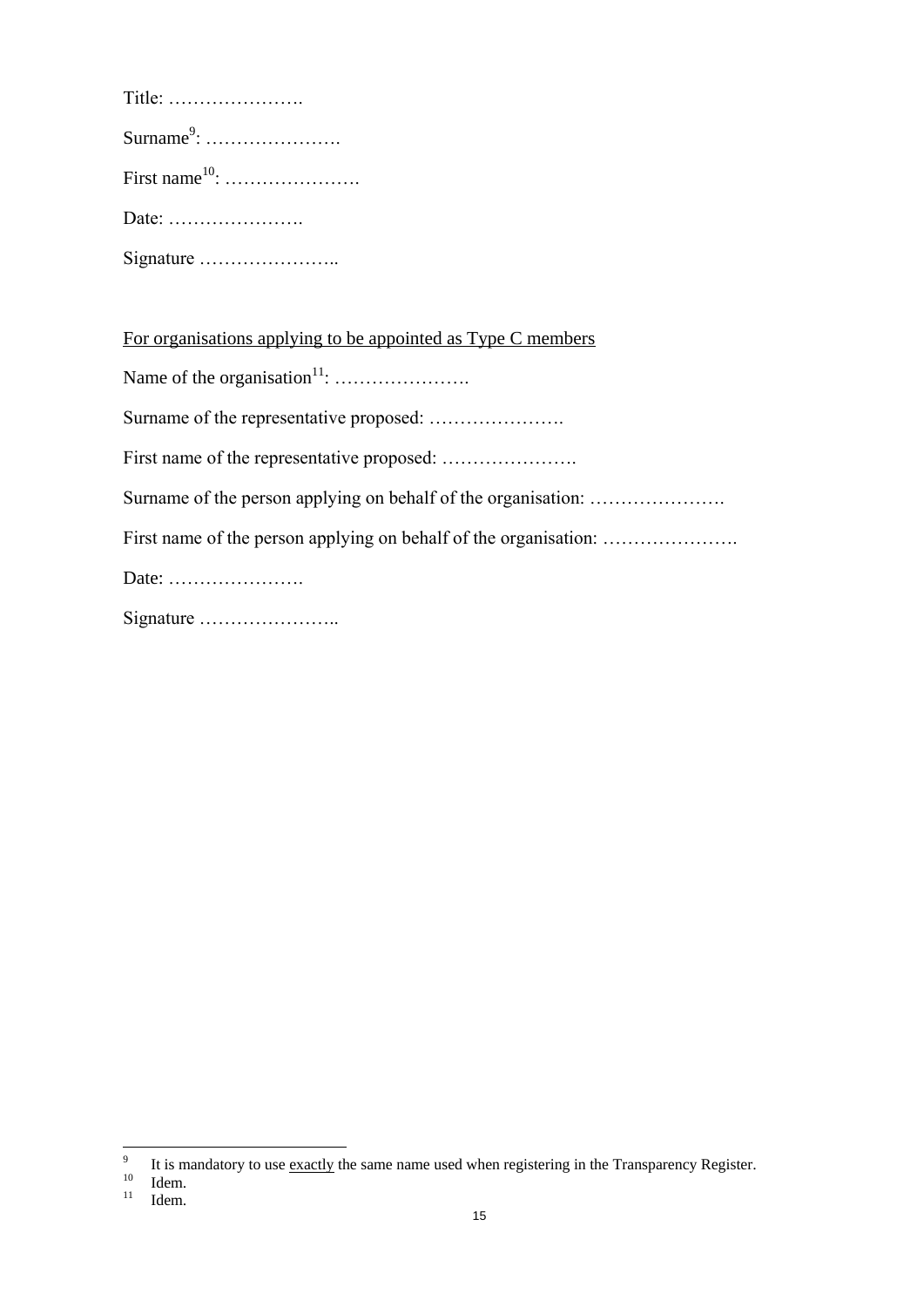# **Annex III: Selection criteria form<sup>12</sup>**

Applicants are requested to describe how they fulfil the selection criteria listed in this call.

| Proven and relevant competence<br>and<br>experience, including at European and/or<br>international level, in relation to the tasks<br>and areas detailed in chapter 1 of the<br>present call and to the profiles included in<br>Annex I (all applicants) |  |
|----------------------------------------------------------------------------------------------------------------------------------------------------------------------------------------------------------------------------------------------------------|--|
| Representativeness, market share and socio-<br>economic and/or environmental relevance<br>of the organisation in the maritime transport<br>domain at EU level (organisations only)                                                                       |  |
| Proven capacity to represent effectively the<br>position shared by stakeholders (individuals<br>applying to be appointed in order to<br>represent a common interest only)                                                                                |  |
| Competence, experience and hierarchical<br>level of the proposed representatives<br>(organisations only)                                                                                                                                                 |  |
| Absence of circumstances that could give<br>rise to a conflict of interest (individuals<br>applying to be appointed in a personal<br>capacity only);                                                                                                     |  |
| Good knowledge of the English language<br>(individual applicants and organisations'<br>representatives)                                                                                                                                                  |  |

For individuals applying to be appointed as Type A members

| Title: |  |  |  |  |  |  |  |  |  |  |  |  |  |  |  |  |  |  |  |  |  |  |  |
|--------|--|--|--|--|--|--|--|--|--|--|--|--|--|--|--|--|--|--|--|--|--|--|--|
|--------|--|--|--|--|--|--|--|--|--|--|--|--|--|--|--|--|--|--|--|--|--|--|--|

Surname: ………………….

First name: ………………….

Date: ………………….

Signature …………………..

For individuals applying to be appointed as Type B members

Title: ………………….

 $\frac{1}{12}$ This form must be filled in, signed and returned with the application.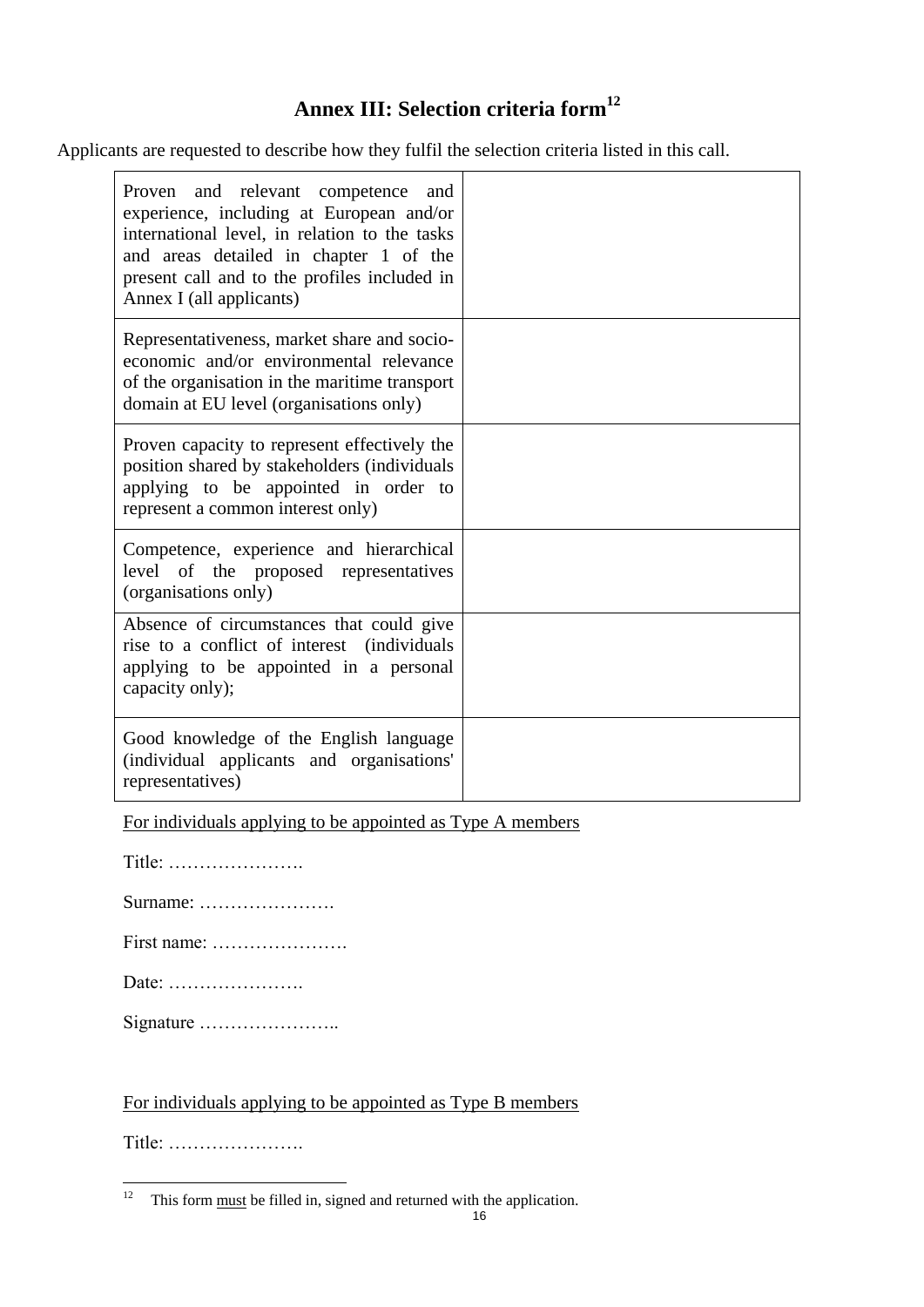For organisations applying to be appointed as Type C members Name of the organisation<sup>15</sup>: …………………. Surname of the representative proposed: …………………. First name of the representative proposed: …………………. Surname of the person applying on behalf of the organisation: .................... First name of the person applying on behalf of the organisation: …………………. Date: …………………. Signature …………………..

 $13$ <sup>13</sup> It is mandatory to use <u>exactly</u> the same name used when registering in the Transparency Register.

 $\frac{14}{15}$  Idem.

Idem.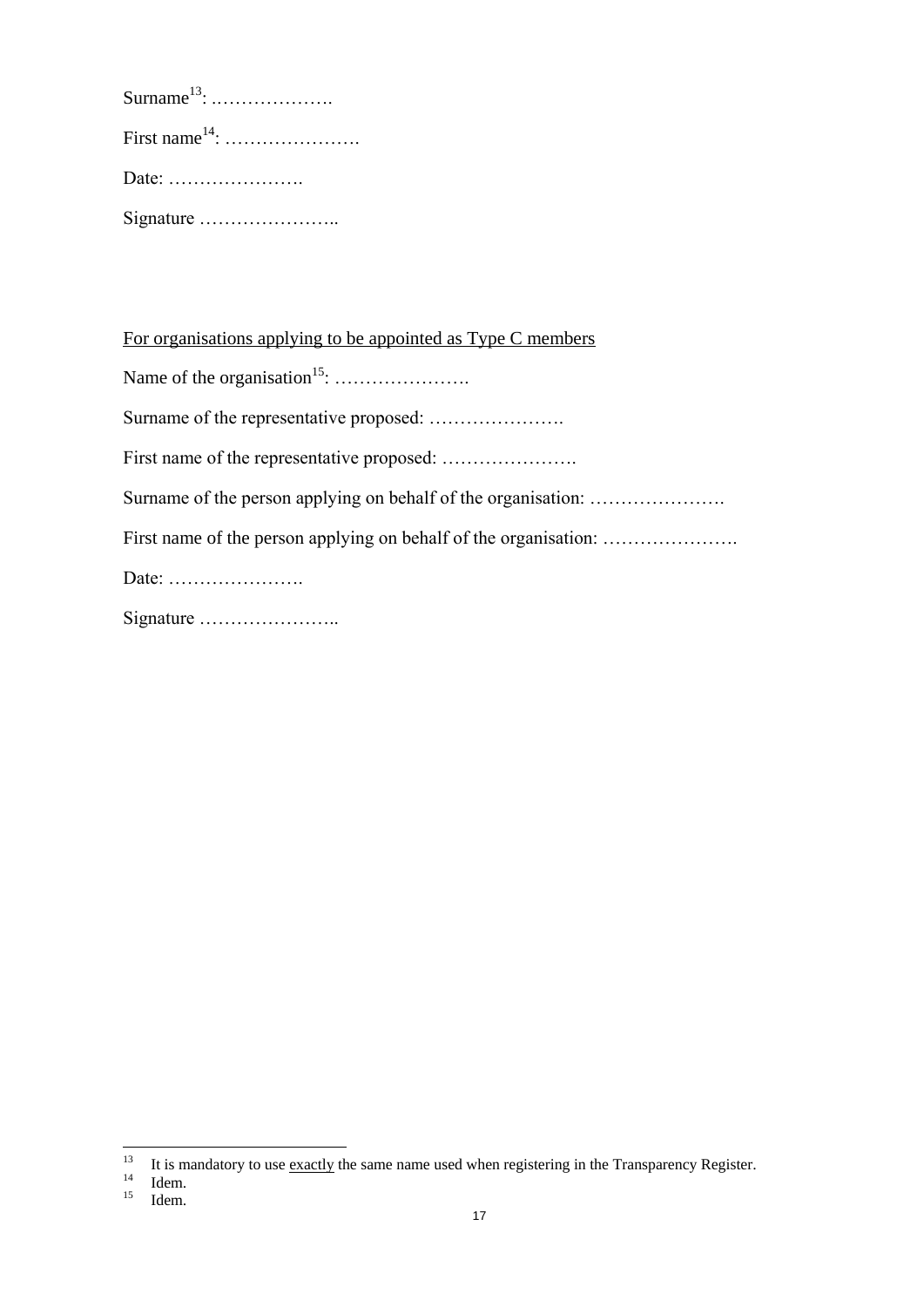## **Annex IV - Standard declaration of interests (DOI) form for individuals applying to be appointed as members of expert groups or sub-groups in a personal capacity**

## Legal basis:

Commission Decision C(2016) 3301 establishing horizontal rules on the creation and operation of Commission expert groups, Articles 2(4) and 11.

### Definitions:

"**Conflict of interest**" means any situation where an individual has an interest that may compromise or be reasonably perceived to compromise the individual's capacity to act independently and in the public interest when providing advice to the Commission in relation to the subject of the work performed by the expert group or sub-group in question.

"**Immediate family member**" means the individual's spouse, children and parents. "Spouse" includes a partner with whom the individual has a registered non marital regime. "Children" means the child(ren) the individual and the spouse have in common, the own child(ren) of the individual and the own child(ren) of the spouse.

"**Legal entity**" means any commercial business, industry association, consultancy, research institution or other enterprise whose funding is significantly derived from commercial sources. It also includes independent own commercial businesses, law offices, consultancies or similar.

"**Body**" means a governmental, international or non-profit organisation.

"**Meeting**" includes a series or cycle of meetings.

\*\*\*

**Please answer each of the questions below. If the answer to any of the questions is "yes", please briefly describe relevant interests and circumstances, as appropriate.** 

**If you do not describe relevant interests, your DOI form will be considered incomplete and, therefore, your application to be appointed as a member of an expert group or sub-group in a personal capacity shall be rejected.**

First name:

Family name:

Expert group/sub-group: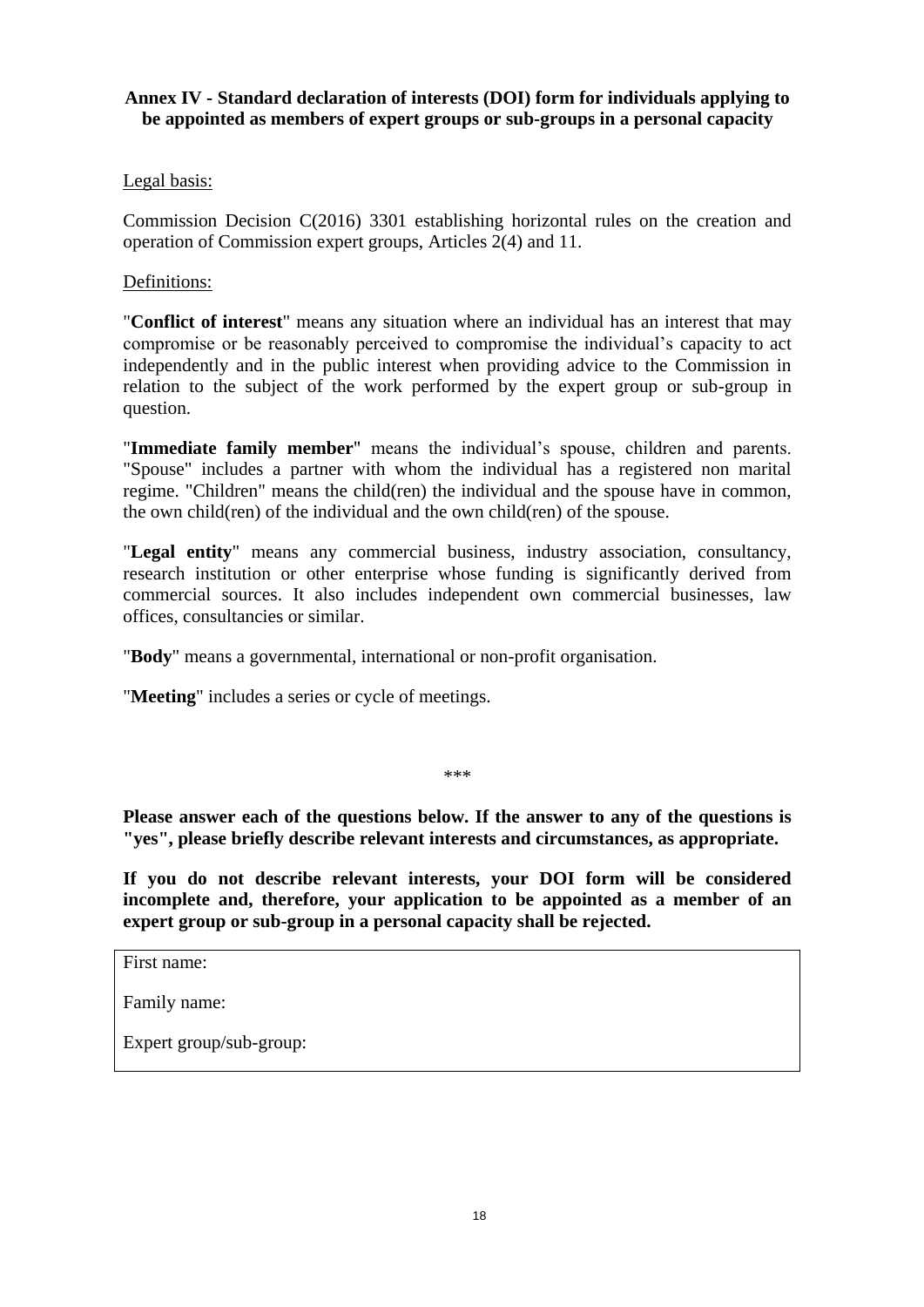# **1 EMPLOYMENT CONSULTANCY AND LEGAL REPRESENTATION**

| Within the past 5 years, were you employed or have you had any $\vert$ yes | no |
|----------------------------------------------------------------------------|----|
| other professional relationship with a natural or legal entity, or         |    |
| held any non-remunerated post in a legal entity or other body with         |    |
| an interest in the field of activity of the expert group/sub-group in      |    |
| question?                                                                  |    |
|                                                                            |    |

| 1a             | <b>Employment</b>                             |  |
|----------------|-----------------------------------------------|--|
| 1 <sub>b</sub> | Consultancy, including services as an advisor |  |
| 1c             | Non-remunerated post                          |  |
| 1 <sub>d</sub> | <b>Legal representation</b>                   |  |

| <b>Activity</b> | <b>Time period</b><br>(from until<br>month/year) | Name of entity or<br>body | <b>Description</b> |
|-----------------|--------------------------------------------------|---------------------------|--------------------|
|                 |                                                  |                           |                    |

# **2 MEMBERSHIP OF MANAGING BODY, SCIENTIFIC ADVISORY BODY OR EQUIVALENT STRUCTURE**

| Within the past 5 years, have you participated in the internal $\gamma$ es | no |
|----------------------------------------------------------------------------|----|
| decision-making of a legal entity or other body with an interest in $ $    |    |
| the field of activity of the expert group/sub-group in question or         |    |
| have you participated in the works of a Scientific Advisory Body           |    |
| with voting rights on the outputs of that entity?                          |    |
|                                                                            |    |

| 2a             | Participation in a decision-making process              |  |
|----------------|---------------------------------------------------------|--|
| 2 <sub>b</sub> | Participation in the work of a Scientific Advisory Body |  |

| <b>Activity</b> | Time period<br>(from until<br>month/year) | Name of legal entity<br>or body | Description |  |
|-----------------|-------------------------------------------|---------------------------------|-------------|--|
|-----------------|-------------------------------------------|---------------------------------|-------------|--|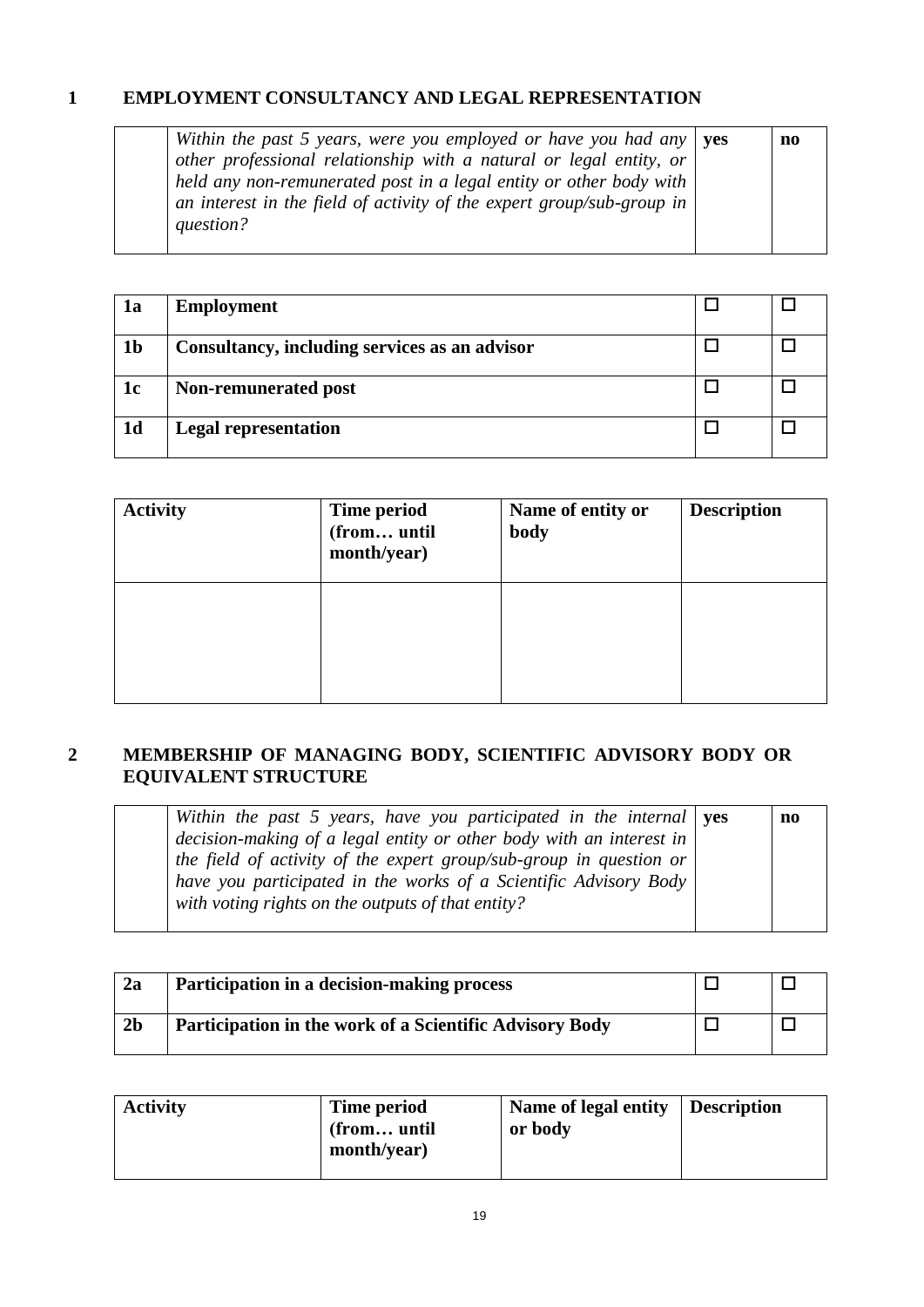### **3 RESEARCH SUPPORT**

| Within the past 5 years, have you, or the research entity to which $\vert$ yes<br>you belong, received any support from a legal entity or other body<br>with an interest in the field of activity of the expert group/sub-group<br><i>in question?</i> |  | n0 |
|--------------------------------------------------------------------------------------------------------------------------------------------------------------------------------------------------------------------------------------------------------|--|----|
|--------------------------------------------------------------------------------------------------------------------------------------------------------------------------------------------------------------------------------------------------------|--|----|

| 3a | Research support, including grants, rents, sponsorships, $\Box$<br>fellowships, non-monetary support |  |
|----|------------------------------------------------------------------------------------------------------|--|
|    |                                                                                                      |  |

| <b>Activity</b> | Time period<br>(from until<br>month/year) | Name of legal entity<br>or body | <b>Description</b> |
|-----------------|-------------------------------------------|---------------------------------|--------------------|
|                 |                                           |                                 |                    |

# **4 FINANCIAL INTERESTS**

| Do you have current investments in a legal entity with an interest in $\vert$ yes | no |
|-----------------------------------------------------------------------------------|----|
| the field of activity of the expert group/sub-group in question,                  |    |
| including holding of stocks and shares, and which amounts to more                 |    |
| than 10,000 EUR per legal entity or entitling you to a voting right of            |    |
| 5% or more in such legal entity?                                                  |    |
|                                                                                   |    |

| 4a             | <b>Shares</b> |  |
|----------------|---------------|--|
| 4 <sub>b</sub> | Other stock   |  |

| <b>Investment</b> | Name of legal entity | <b>Description</b> |
|-------------------|----------------------|--------------------|
|                   |                      |                    |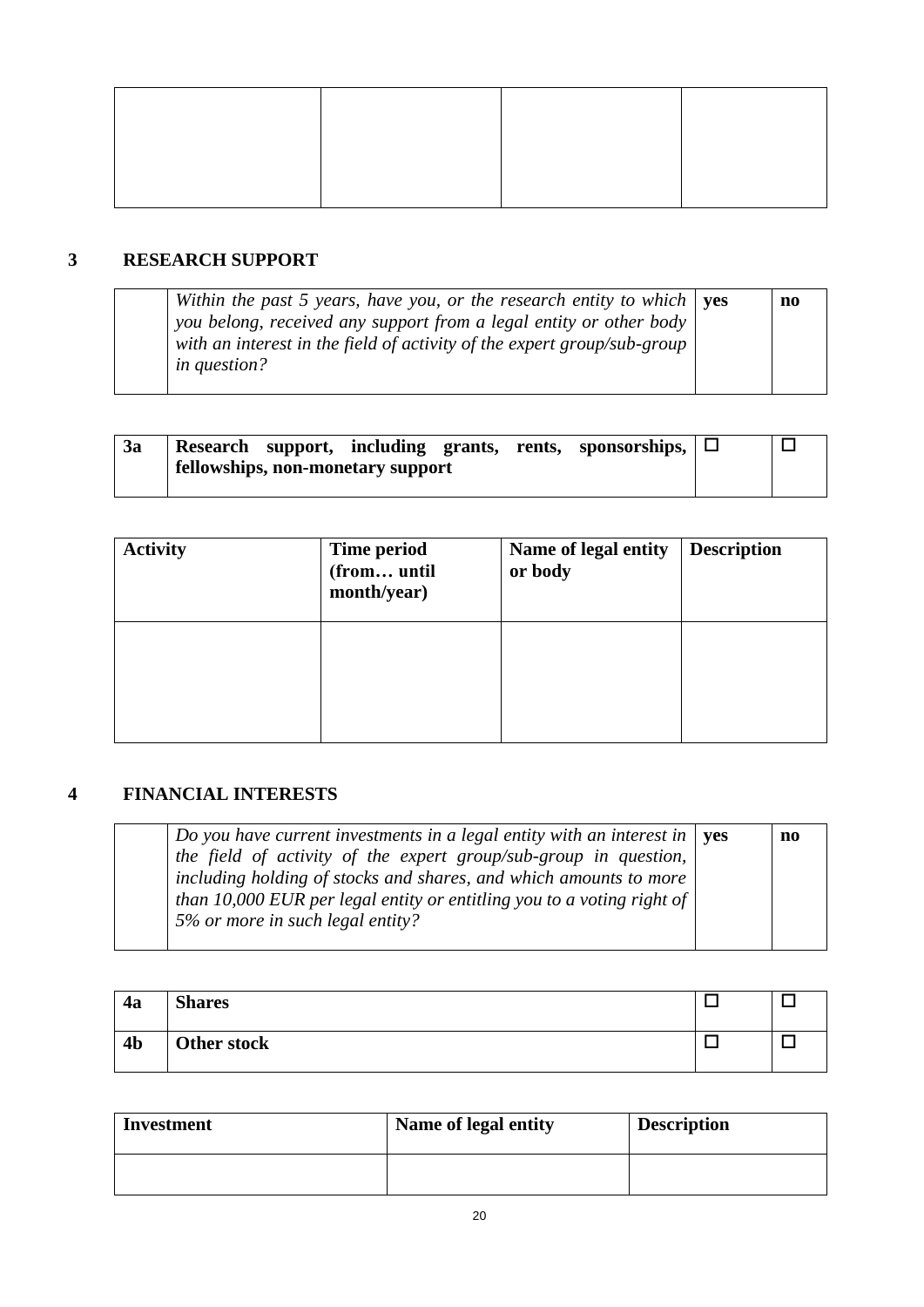# **5 INTELLECTUAL PROPERTY**

*Do you have any intellectual property rights that might be affected by the outcome of the work carried out by the expert group/subgroup in question?*  **yes no**

| 5a             | Patent, trademarks, or copyrights |  |
|----------------|-----------------------------------|--|
| 5 <sub>b</sub> | <b>Others</b>                     |  |

| Intellectual property | <b>Description</b> |
|-----------------------|--------------------|
|                       |                    |
|                       |                    |
|                       |                    |

# **6 PUBLIC STATEMENTS AND POSITIONS**

| Within the past 5 years, have you provided any expert opinion or $ $ Yes | no |
|--------------------------------------------------------------------------|----|
| testimony in the field of activity of the expert group/sub-group in      |    |
| question, for a legal entity or other body as part of a regulatory,      |    |
| legislative or judicial process? Have you held an office or other        |    |
| position, paid or unpaid, where you represented interests or             |    |
| defended an opinion in the field of activity of the expert group/sub-    |    |
| group in question?                                                       |    |
|                                                                          |    |

| 6a             | For a legal entity or other body as part of a regulatory, $\Box$<br>legislative or judicial process |  |
|----------------|-----------------------------------------------------------------------------------------------------|--|
| 6 <sub>b</sub> | Represented interests or defended an opinion                                                        |  |

| <b>Activity</b> | Time period<br>(from until<br>month/year) | Name of legal entity Description<br>or body |  |
|-----------------|-------------------------------------------|---------------------------------------------|--|
|-----------------|-------------------------------------------|---------------------------------------------|--|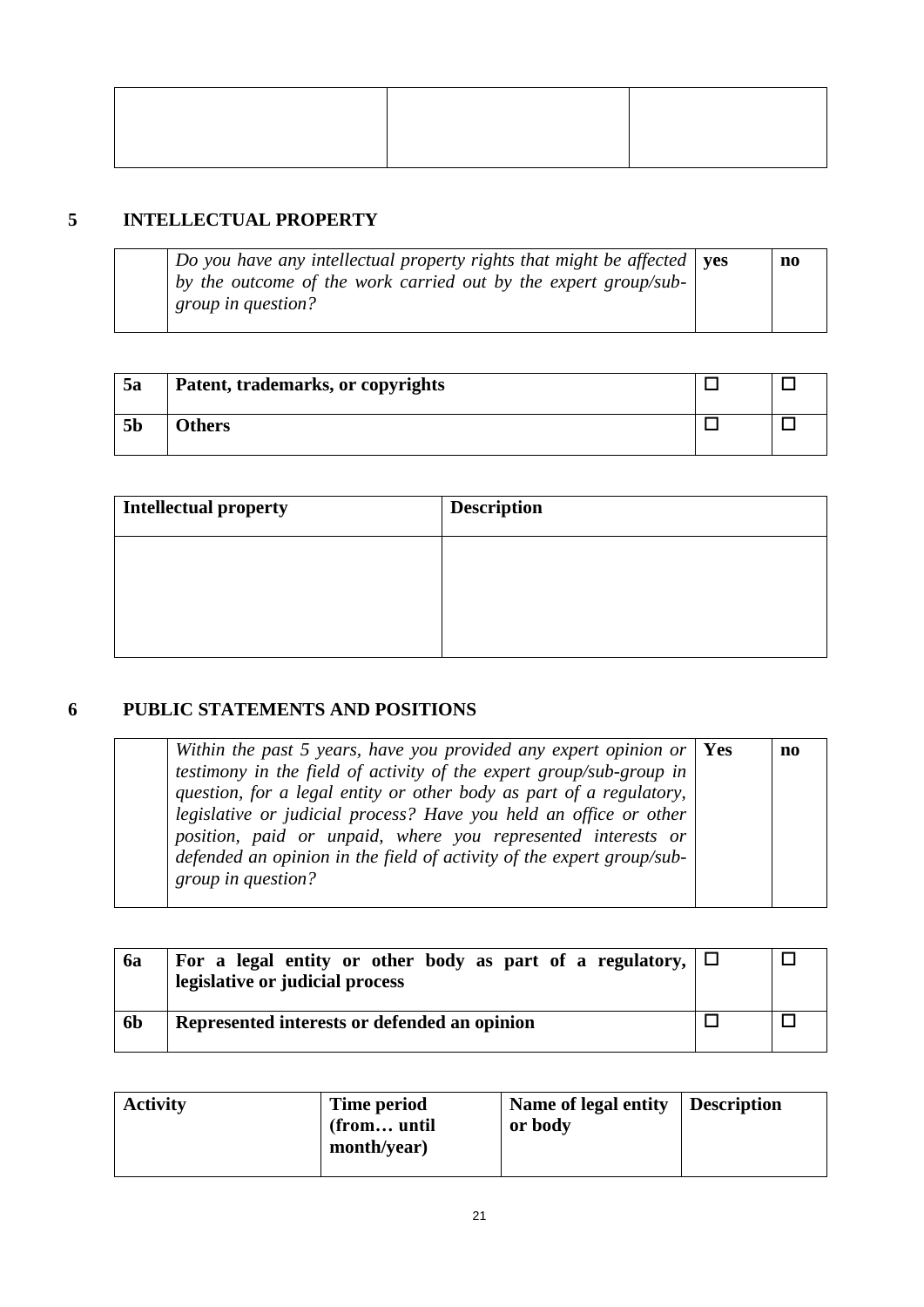### **7 INTERESTS OF IMMEDIATE FAMILY MEMBERS yes no**

| 7a | To your knowledge, are there any interests of your immediate $\Box$ |  |
|----|---------------------------------------------------------------------|--|
|    | family members which could be seen as undermining your              |  |
|    | independence when providing advice to the Commission in the         |  |
|    | field of activity of the expert group/sub-group in question?        |  |
|    |                                                                     |  |

| <b>Interests</b> | Time period<br>(from until<br>month/year) | Name of legal entity<br>or body | <b>Description</b> |
|------------------|-------------------------------------------|---------------------------------|--------------------|
|                  |                                           |                                 |                    |

| to inform them about the collection and publication of information on their interests<br>included in the DOI and to provide them with the privacy statement attached to the<br>guidance for filling in this DOI, and this at the latest when you file the DOI form with<br>the Commission. |
|--------------------------------------------------------------------------------------------------------------------------------------------------------------------------------------------------------------------------------------------------------------------------------------------|
|--------------------------------------------------------------------------------------------------------------------------------------------------------------------------------------------------------------------------------------------------------------------------------------------|

# **8 OTHER RELEVANT INFORMATION yes no**

| <b>8a</b> | Are there any other elements that could be seen as undermining $\Box$ | - Г |
|-----------|-----------------------------------------------------------------------|-----|
|           | your independence when providing advice to the Commission in          |     |
|           | the field of activity of the expert group/sub-group in question?      |     |
|           |                                                                       |     |

Description: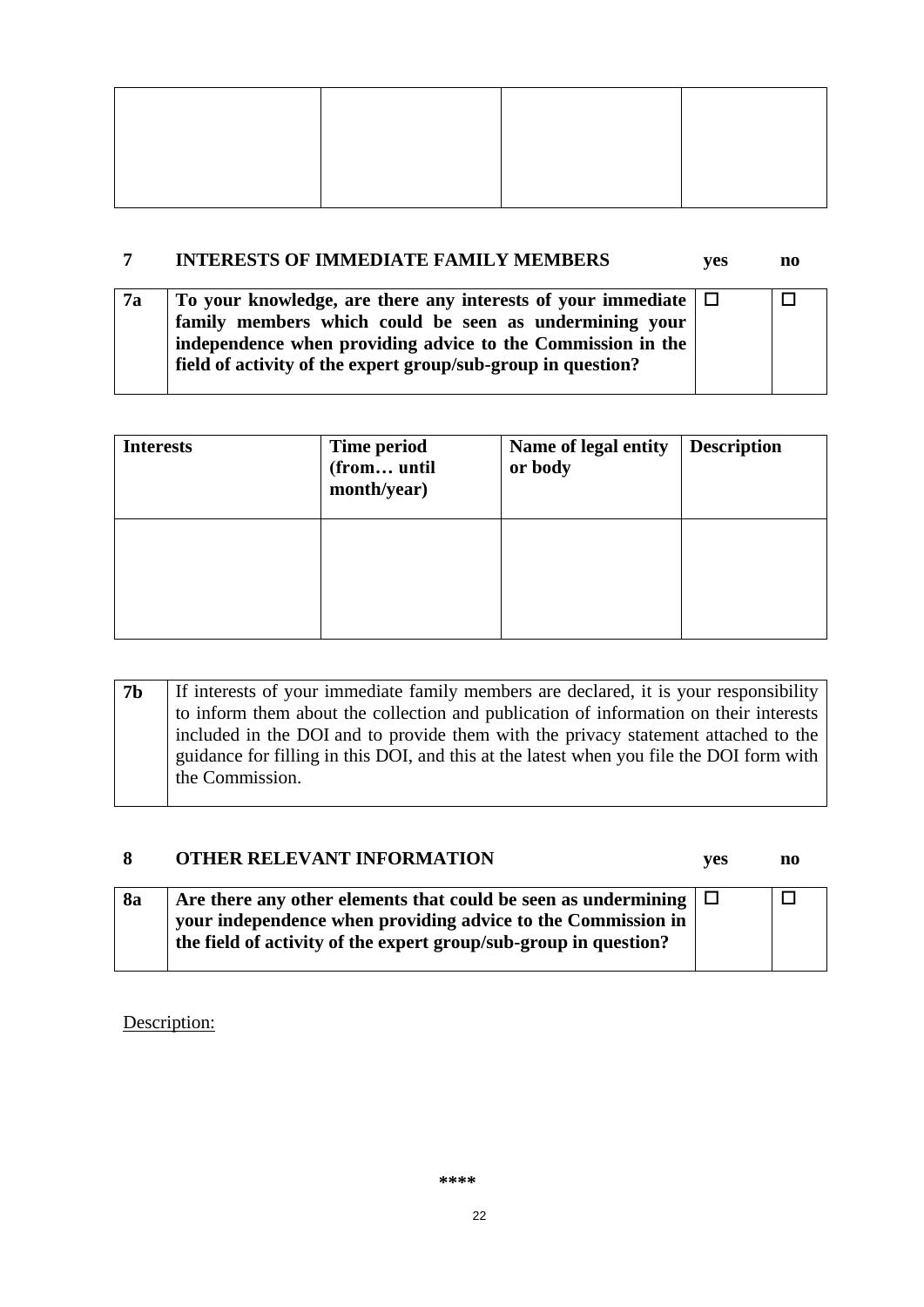**I hereby declare on my honour that I have read the guidance for completing this form.** 

**I also declare on my honour that the information disclosed in this form is true and complete to the best of my knowledge.** 

**Should there be any change to the above information, including as regards upcoming activities, I will promptly notify the competent Commission department and complete a new DOI form describing the changes in question.**

**I am informed that my personal data are stored, processed and published by the Commission in accordance with Regulation (EC) N° 45/2001.**

Date: \_\_\_\_\_\_\_\_\_\_\_\_\_\_\_\_ Signature: \_\_\_\_\_\_\_\_\_\_\_\_\_\_\_\_\_\_\_\_\_\_\_\_\_\_\_\_\_\_\_\_

\*\*\*\*\*

Your DOI form shall be made publicly available on the Register of Commission Expert Groups and Other Similar Entities, as long as you are appointed as member of the expert group or sub-group in a personal capacity. Technical measures will be taken to indicate to search engines that your DOI form should not appear in search results.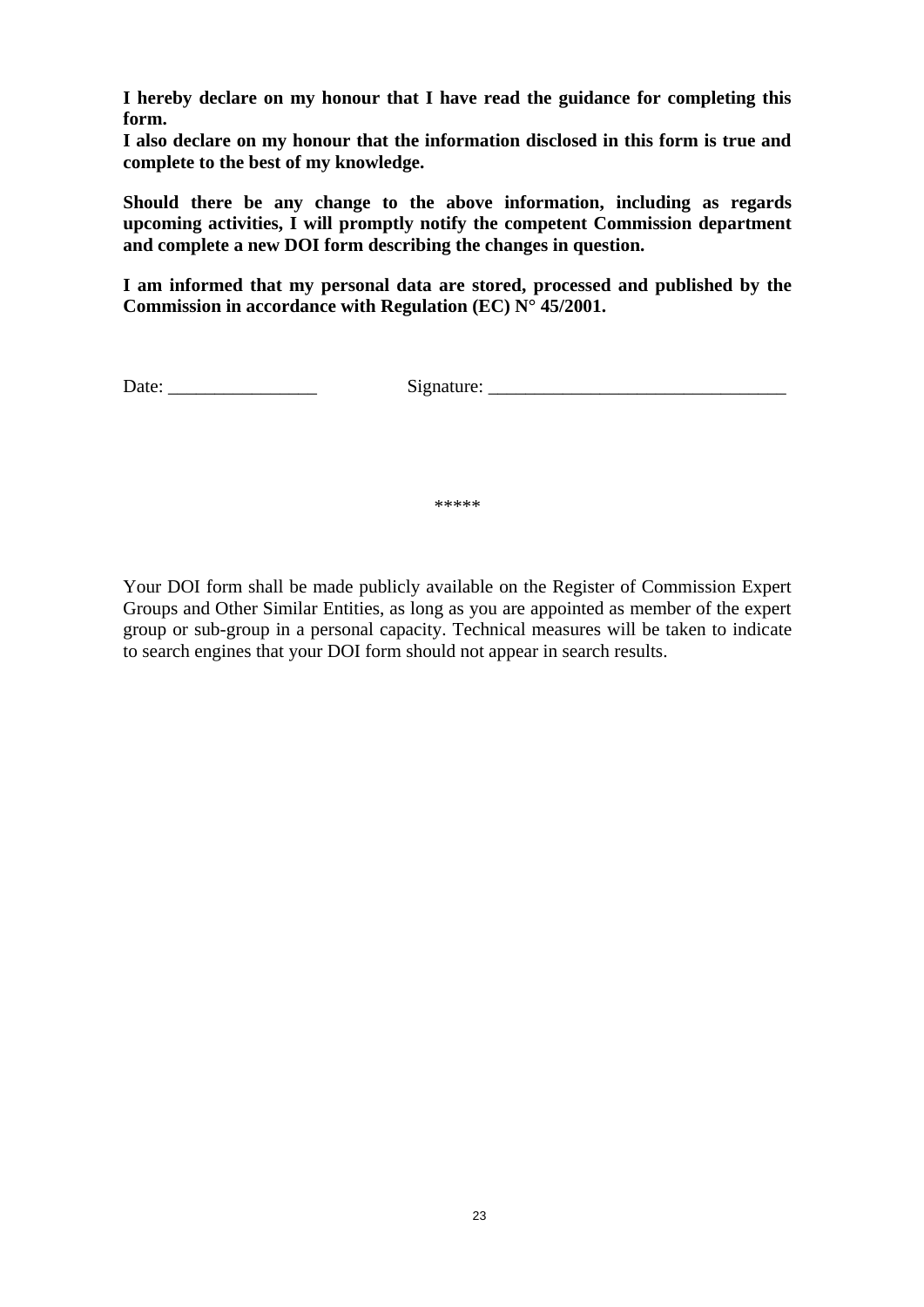### **Annex V - Guidance for filling in the declaration of interests (DOI) form by individuals applying to be appointed as members of expert groups or sub-groups in a personal capacity**

According to the Commission's horizontal rules on expert groups ('the horizontal rules'), Commission expert groups and other similar entities are consultative bodies<sup>16</sup>, the role of which is to provide advice and expertise to the Commission and its departements in relation to a number of tasks<sup>17</sup>. Individuals appointed as members of expert groups or sub-groups in a personal capacity are due to act independently and in the public interest $^{18}$ .

In order to ensure the highest integrity of experts, you are requested to duly complete the DOI form. You are required to disclose any circumstances that could give rise to a conflict of interest, i.e. any situation where your interests may compromise or may reasonably be perceived to compromise your capacity to act independently and in the public interest in providing advice to the Commission, in relation to the subject of the work performed by the expert group or sub-group in question. In particular, you must disclose in this DOI form any relevant professional and financial interests.

You must also declare relevant interests of your immediate family members. If interests of your immediate family members are declared, it is your responsibility to inform them about the collection and publication of information on their interests included in this DOI form and to provide them with the privacy statement attached to this guidance, and this at the latest when you file the DOI form with the Commission.

Please submit the completed DOI form to the competent Commission department, together with your CV, as part of your application to become member of an expert group or sub-group in a personal capacity. If there is any change concerning the information provided in the form, including on upcoming activities, you must promptly inform the competent Commission departments by completing a new DOI form which describes the changes in question.

Please note that having a declared interest does not necessarily mean having a conflict of interest. Answering "Yes" to a question on this DOI form does not automatically disqualify you or limit your participation in an expert group or sub-group. The competent Commission departments will review your answers in accordance with the horizontal rules and determine whether a conflict of interest relevant to the subject at hand exists  $19$ .

Where the competent Commission departments conclude that no conflict of interest exists, you are eligible to be appointed in a personal capacity. Where the competent Commission departments conclude that your interests may compromise or be reasonably perceived to compromise your capacity to act independently and in the public interest when providing advice to the Commission in relation to the subject of the work performed by the expert group or sub-group in question, they shall take one of the following measures to deal with the conflict of interest detected, depending on the specific circumstances:

 $16<sup>16</sup>$  $^{16}$  C(2016) 3301, Article 2.1.

 $17$  Idem, Article 3.

 $18$  Idem, Article 7.2. (a).

Idem, Article 11.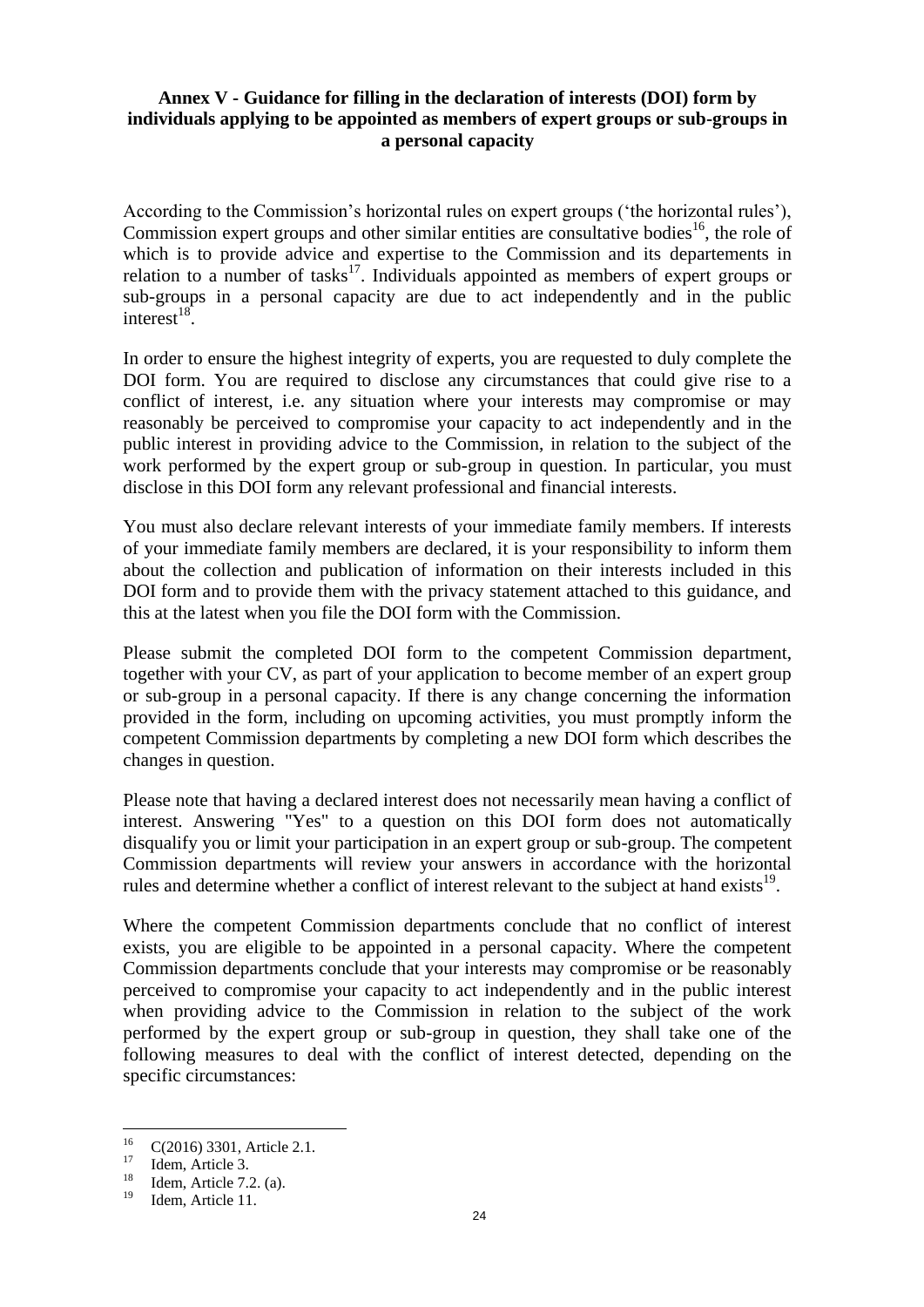- You shall not be appointed in a personal capacity to the expert group or sub-group in question; in such case the competent Commission department shall inform you about the outcome of the conflict of interest assessment performed;
- You shall be appointed as member of the expert group or sub-group in a personal capacity with a number of specific restrictions: you may be excluded from certain meetings and/or activities carried out by the group, such as drafting opinions or recommendations; you may also be required to abstain from discussing certain agenda items and/or from any vote on those items;
- You shall be appointed as member of the expert group or sub-group representing a common interest shared by a number of stakeholders, after consultation of the stakeholders concerned.

Your DOI form shall be made publicly available on the Register of Commission Expert Groups and Other Similar Entities, as long as you are appointed as member of the expert group or sub-group in a personal capacity. Technical measures will be taken to indicate to search engines that your DOI form should not appear in search results.

If you decline to complete a DOI form, you are not eligible to be appointed as a member of the expert group or sub-group in question in a personal capacity.

Personal data shall be collected, processed and published by the Commission in accordance with Regulation (EC) No 45/2001.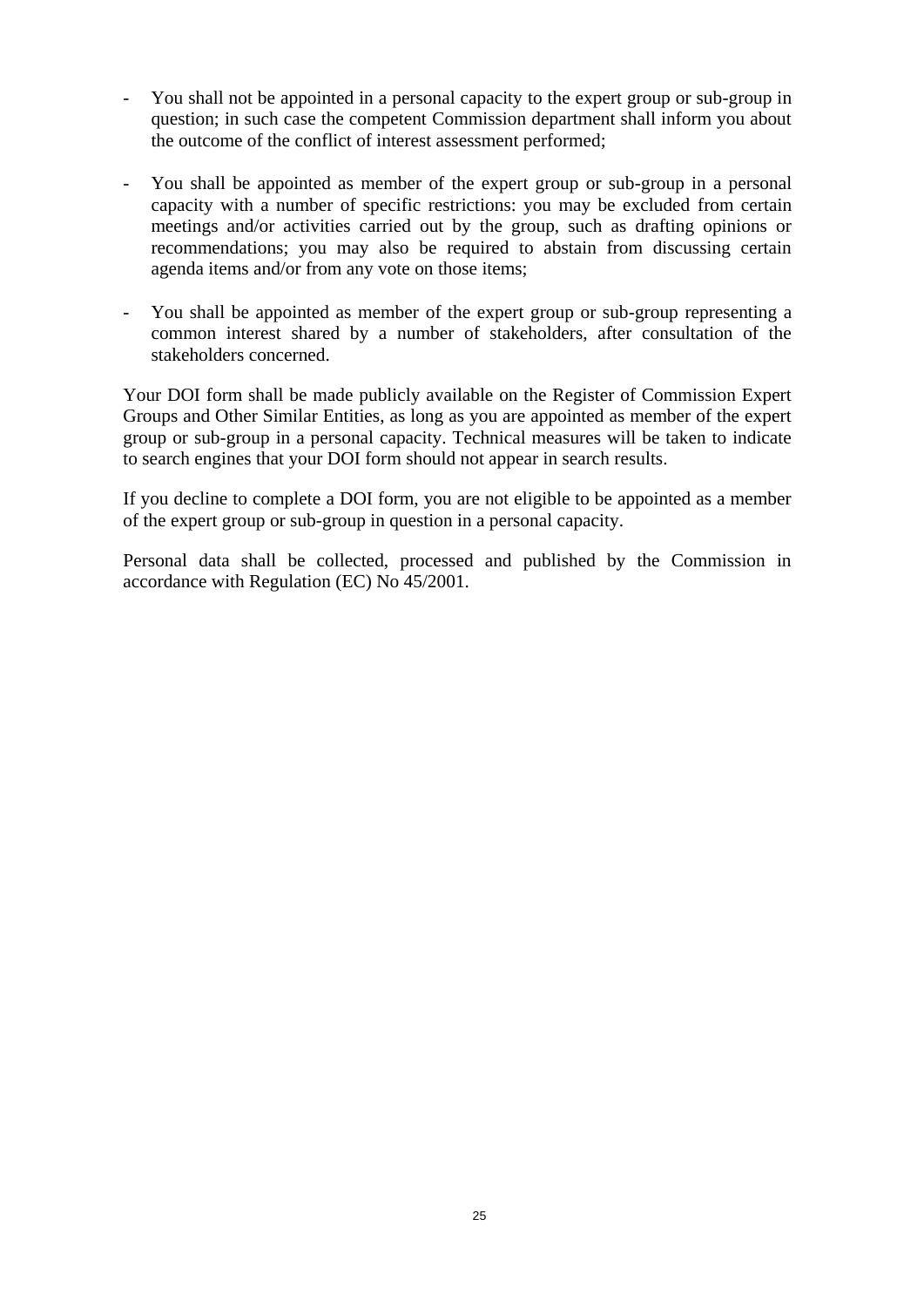## **Annex VI – Privacy Statement**

# **PROTECTION OF YOUR PERSONAL DATA**

**Table of Contents**

- **1. Introduction**
- **2. Why do we process your data?**
- **3. Which data do we collect and process?**
- **4. How long do we keep your data?**
- **5. How do we protect your data?**
- **6. Who has access to your data and to whom is it disclosed?**
- **7. What are your rights and how can you exercise them?**
- **8. Contact information**
- **9. Where to find more detailed information**

### **1. Introduction**

This privacy statement explains the reason for the processing, the way we collect, handle and ensure protection of all personal data provided, how that information is used and what rights you may exercise in relation to your data (the right to access, rectify, block etc.).

The European institutions are committed to protecting and respecting your privacy. As this service/application collects and further processes personal data, Regulation (EC)  $N^{\circ}45/2001^{20}$  of the European Parliament and of the Council of 18 December 2000 on the protection of individuals with regard to the processing of personal data by the Community institutions and bodies and on the free movement of such data, is applicable.

This statement concerns the Register of Commission Expert Groups and Other Similar Entities ('Register of expert groups') undertaken by the European Commission, Secretariat-General, Head of Unit B.2 (Institutional Affairs). The Register is a database containing a list of Commission expert groups and other similar entities and their subgroups. For each expert group, the Register provides valuable information including on the Commission department which is running the group, as well as on the group members, mission and tasks. The Register also includes relevant documents which are produced and discussed by expert groups.

Personal data submitted to Commission departments as part of rejected applications are not published on the Register of expert groups. The competent Commission departments keep these data for six months and do not process them for other purposes.

 $\overline{a}$ 

<sup>20</sup> [Regulation \(EC\) N° 45/2001](http://eur-lex.europa.eu/legal-content/EN/ALL/?uri=CELEX:32001R0045) (OJ L8 of 12/01/2001).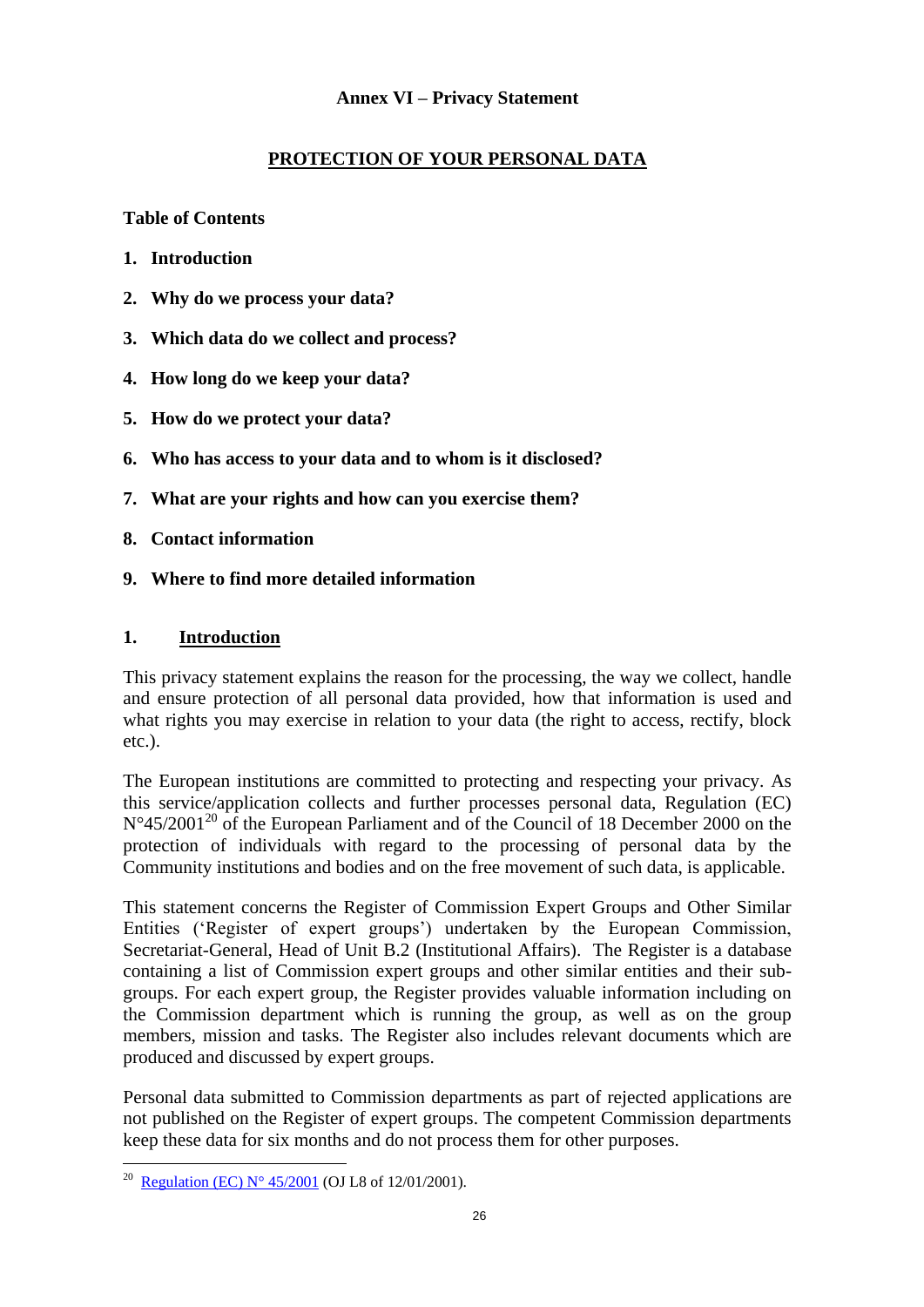# **2. Why do we process your data?**

Purpose of the processing operation: The European Commission, Secretariat-General, Head of Unit B.2 (Institutional Affairs) ('the Data Controller') collects and uses your personal information to ensure transparency on expert groups' membership and activities.

The processing and publication on the Register of expert's personal data is necessary for the performance of a task carried out in the public interest, since it increases the transparency on Commission expert groups (article 5 (a) of Regulation (EC) N° 45/2001).

As regards, in particular, the declarations of interests filled in by experts appointed in a personal capacity, the processing of personal data of these experts serves the public interest of enabling the Commission to verify the experts' independence in providing advice to the Commission. Furthermore, the public disclosure of declarations of interests allows for public scrutiny of the interests declared by experts appointed in a personal capacity, which is necessary in order to ensure public confidence in the independence of these experts. The public disclosure of declarations of interests also ensures a high degree of transparency with respect to the membership of expert groups and aims at contributing to fostering the integrity of the experts in question.

Art 27 of Regulation (EC) N° 45/2001 is not applicable.

# **3. Which data do we collect and process**?

The personal data collected and further processed may be:

- Name;
- Professional title:
- Professional profile;
- Nationality;
- Gender:
- Interest represented (only for individuals applying to be appointed as members of expert groups or sub-groups representing a common interest and for the designated representatives of organisations applying to be appointed members of expert groups or sub-groups);
- Information included in the declarations of interest (only for individuals applying to be appointed as members of expert groups or sub-groups in a personal capacity).

## **4. How long do we keep your data?**

The Data Controller only keeps the data for the time necessary to fulfil the purpose of collection or further processing.

When an individual is no longer participating in a group listed in the Register of expert groups, all personal information related to this individual is removed from the Register. The competent Commission departments keep personal information for 5 years after the date where relevant individuals cease to participate in the work of the group.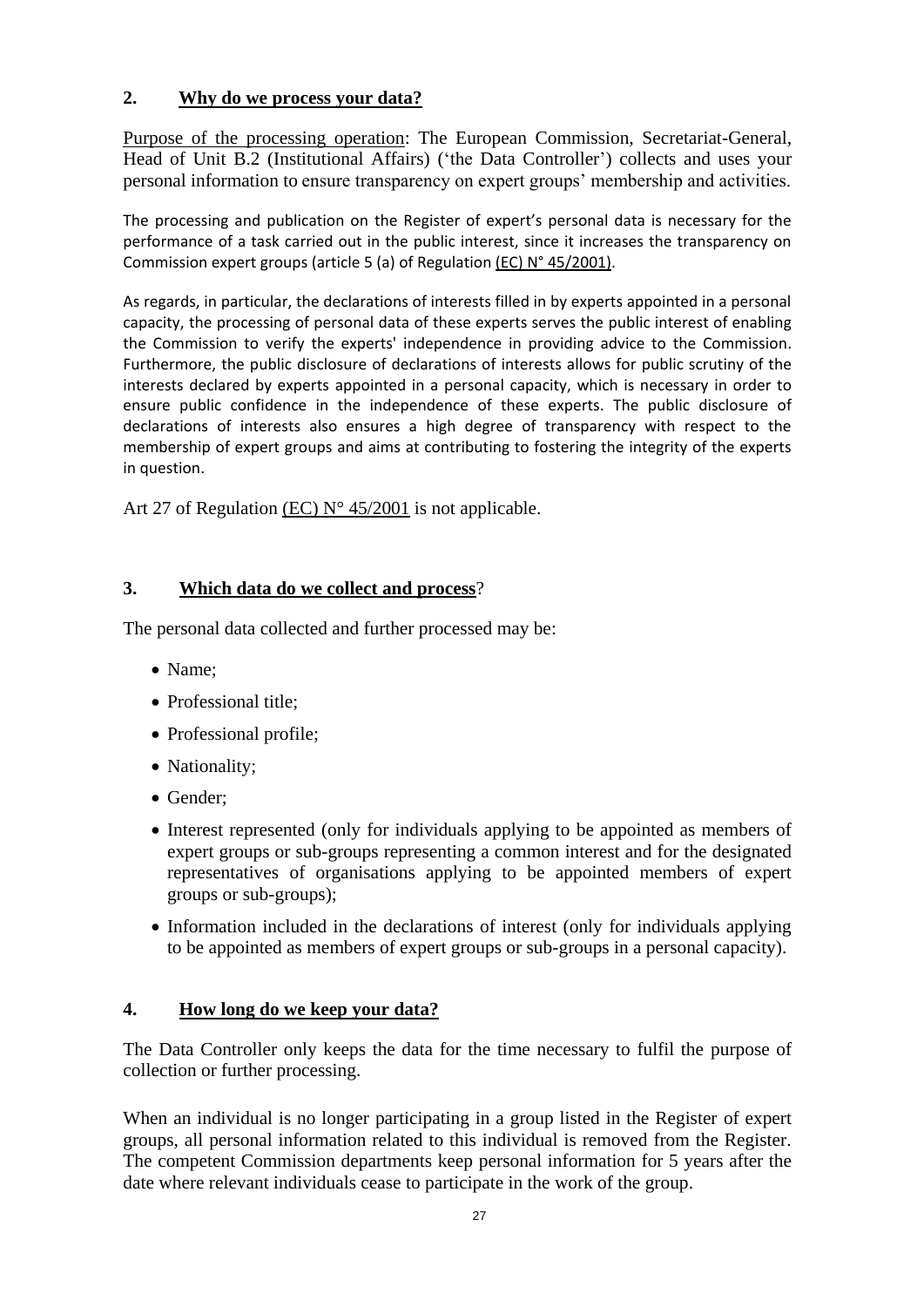Declarations of interests of individuals appointed as members or alternate members in a personal capacity of expert groups or sub-groups are published on the Register as long as they are members.

When a group is closed down, it remains published in the Register of expert groups for five years, with the indication 'Closed'. During such time, personal information other than the above-mentioned declarations of interests is visible on the Register.

An XML file is created daily with all the information regarding active groups. All versions of this file, showing the situation of the Register as of the day it was created, are stored in a file server for 5 years.

## **5. How do we protect your data?**

All data in electronic format (e-mails, documents, uploaded batches of data etc.) are stored either on the servers of the European Commission or of its contractors, the operations of which abide by the European Commission's security decision of 16 August 2006 [C(2006) 3602] concerning the security of information systems used by the European Commission.

The Commission's contractors are bound by a specific contractual clause for any processing operations of your data on behalf of the Commission, and by the confidentiality obligations deriving from the transposition of Directive 95/46/CE.

# **6. Who has access to your data and to whom is it disclosed?**

Information collected is publicly available on the Register of expert groups.

The XML files referred to in point 4 are not available neither via the internal application of the Register or the public version of the Register, and are only accessible to a reduced number of users in the System Owner and System Supplier's teams.